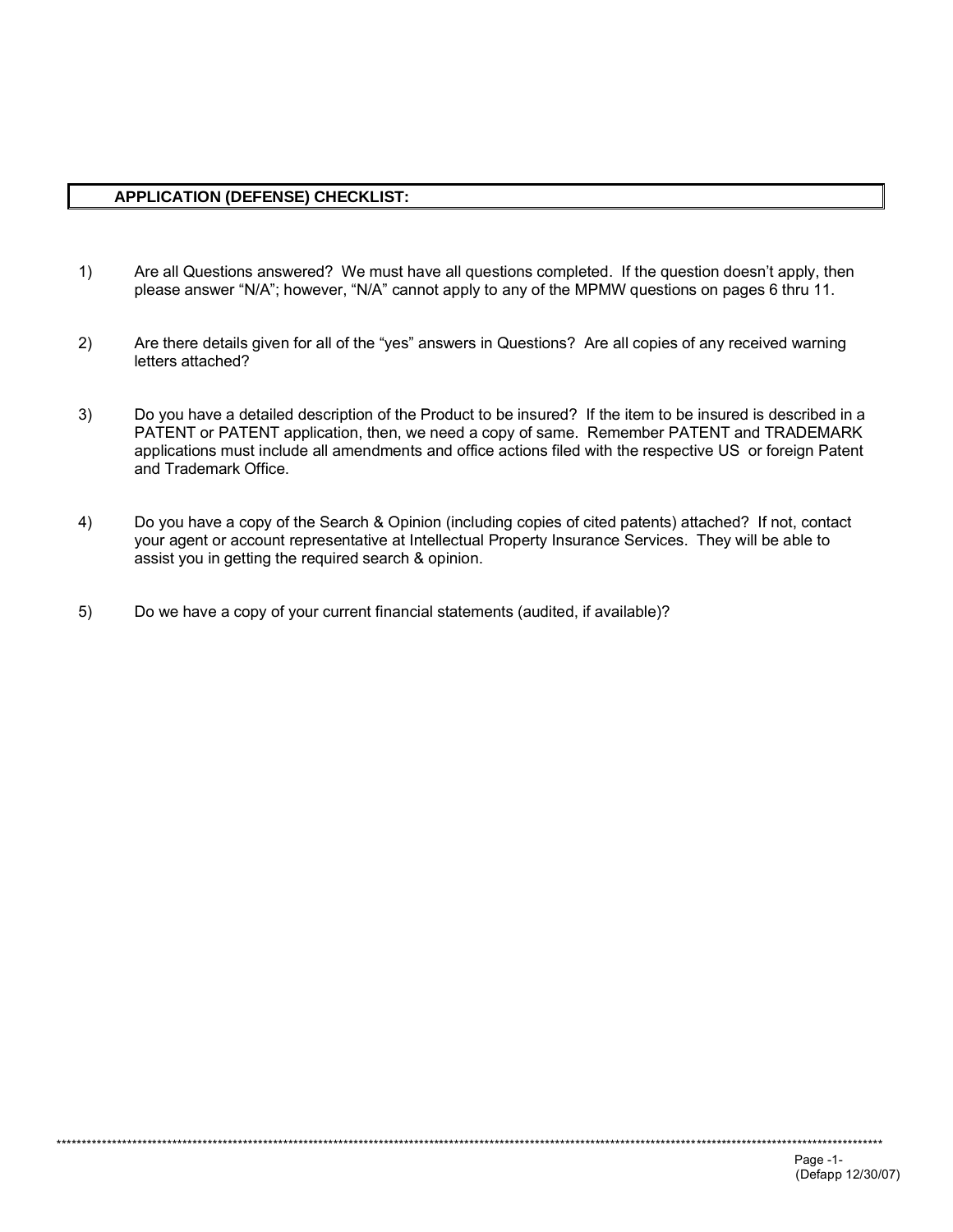### **APPLICATION FOR INFRINGEMENT DEFENSE COST REIMBURSEMENT INSURANCE POLICY (DAMAGES OPTIONAL)**

The Infringement Defense Cost Reimbursement Insurance Policy reimburses you for your litigation expenses should you be sued by another for infringement of their patent, trademark or copyright (depending upon the coverage taken). The policy responds to charges of infringement on your Manufactured Products. Marks and/or Works (as described below) which are listed and/or described on the Schedule of Manufactured Products, Marks and/or Works issued with the Declarations Page of your Policy.

Manufactured Product(s), Marks and/or Works (hereinafter referred to throughout this application form as "MPMW") shall mean any Work of Authorship, word, slogan, design, process, machine, article of manufacture or composition owned, licensed or controlled by applicant. A Work of Authorship shall include (1) literary works; (2) musical works, including any accompanying words; (3) dramatic works, including any accompanying music; (4) pantomimes and choreographic works; (5) pictorial, graphic and sculptural works; (6) motion pictures and other audiovisual works; (7) sound recordings; (8) architectural works; and (9) computer programs.

In completing this application, applicant understands that the information provided in the answers to the questions is not privileged. This document and/or its contents may be required to be disclosed during litigation, or as a result of statutory or regulatory action.

The Company agrees to use all information provided hereon and herewith solely for evaluating the feasibility of issuing an insurance policy on the MPMW. NOTE: PLEASE ANSWER ALL QUESTIONS IN DETAIL AND ATTACH ADDITIONAL SHEETS AS NECESSARY.

|    | What specific coverage are you applying for? (check at least one)<br>Coverage for: |                                                                                                                        |         |                                        |                                                    |
|----|------------------------------------------------------------------------------------|------------------------------------------------------------------------------------------------------------------------|---------|----------------------------------------|----------------------------------------------------|
|    |                                                                                    | Charges of Patent Infringement?                                                                                        |         |                                        |                                                    |
|    |                                                                                    | Charges of Trademark Infringement?<br>Charges of Copyright Infringement?                                               |         |                                        |                                                    |
|    |                                                                                    |                                                                                                                        |         |                                        |                                                    |
| 1. |                                                                                    |                                                                                                                        |         |                                        | elephone No.: <u>__________________</u>            |
|    |                                                                                    |                                                                                                                        |         | Fax No.:                               | <u> 1986 - John Stein, Amerikaansk politiker (</u> |
|    |                                                                                    |                                                                                                                        |         |                                        |                                                    |
|    | Street:                                                                            |                                                                                                                        | W       |                                        |                                                    |
|    | City, State, Zip:                                                                  |                                                                                                                        |         |                                        |                                                    |
|    |                                                                                    | Please state below the name of the person we may contact to discuss this application.                                  |         |                                        |                                                    |
|    | Contact Name:                                                                      | <u> 1980 - Johann Barbara, martxa alemaniar a</u>                                                                      |         | Contact Phone No.: ___________________ |                                                    |
|    |                                                                                    |                                                                                                                        |         | Contact Fax No.:                       | <u> 1989 - Johann Barn, mars ann an t-</u>         |
|    |                                                                                    | Contact Address (if different from above):                                                                             |         |                                        |                                                    |
|    | Street:                                                                            | <u> Listen van die Stad van die Stad van die Stad van die Stad van die Stad van die Stad van die Stad van die Stad</u> | E-Mail: |                                        |                                                    |

©Intellectual Property Insurance Services Corporation (1997 - 2007)

(Defapp 12/30/07) Page -2-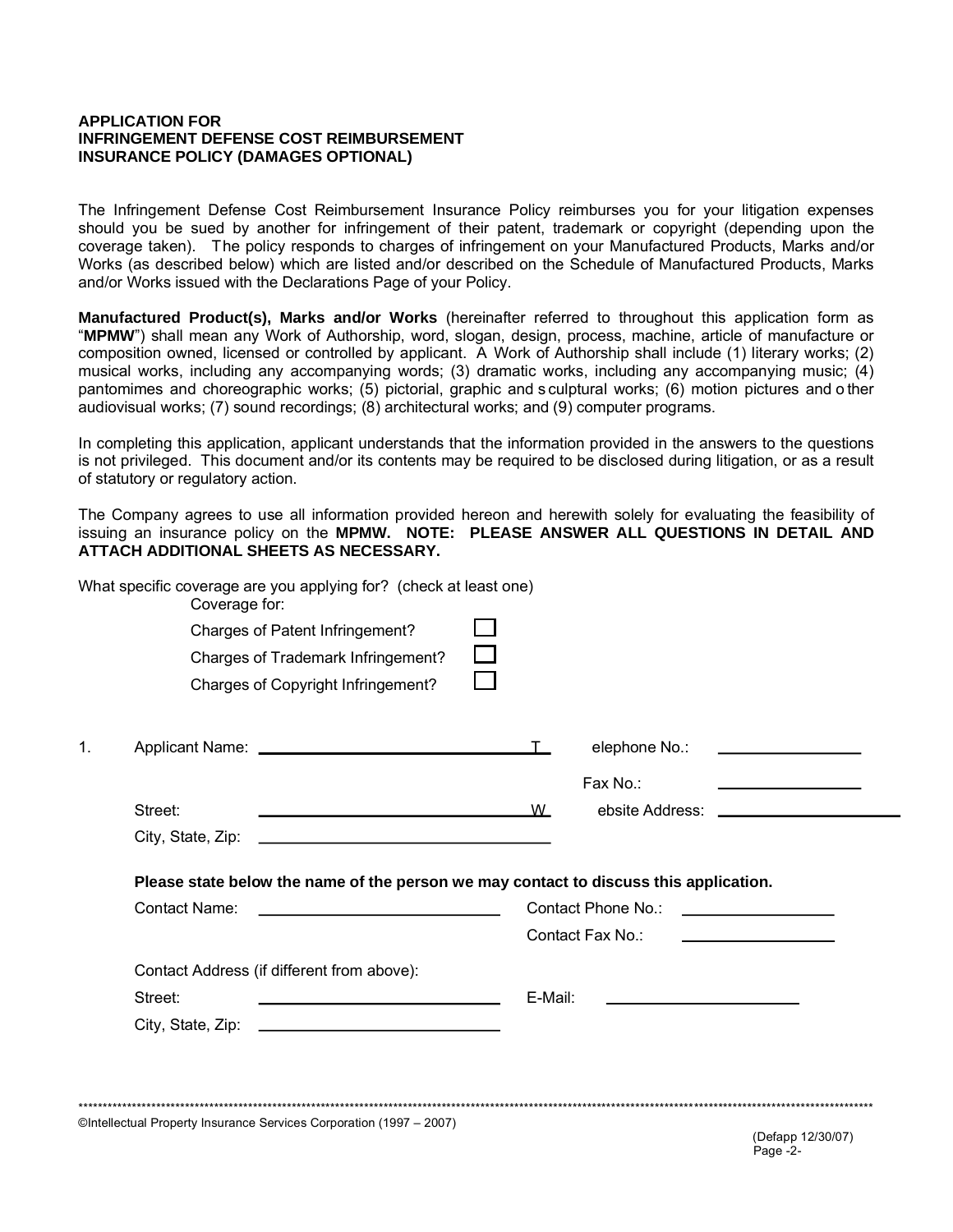| 2a.    | Corporation $\Box$<br>Individual [<br>Partnership [<br>Company Type (Check one):<br>Other                                                                                                                                                                                                                                                                 |  |  |  |  |  |  |  |  |  |  |
|--------|-----------------------------------------------------------------------------------------------------------------------------------------------------------------------------------------------------------------------------------------------------------------------------------------------------------------------------------------------------------|--|--|--|--|--|--|--|--|--|--|
| 2b.    | Date of incorporation (formation):                                                                                                                                                                                                                                                                                                                        |  |  |  |  |  |  |  |  |  |  |
| 2c.    | Continuously operating since                                                                                                                                                                                                                                                                                                                              |  |  |  |  |  |  |  |  |  |  |
| 2d.    | Please describe the nature of your business: ____                                                                                                                                                                                                                                                                                                         |  |  |  |  |  |  |  |  |  |  |
| За.    | Please indicate your future Requested Effective Date should coverage be offered:                                                                                                                                                                                                                                                                          |  |  |  |  |  |  |  |  |  |  |
| $3b$ . | Please list all additional insureds for which coverage is sought and their relationship to the MPMW.                                                                                                                                                                                                                                                      |  |  |  |  |  |  |  |  |  |  |
| 3c.    | Are you now planning, or in the last five (5) years have you or anyone representing you, your Company or<br>any related company been involved in, any merger, acquisition, joint venture or purchase of business<br>assets, including communications, discussions or negotiations which did not lead to a transaction?<br>Yes<br>No $\Box$<br>(Check one) |  |  |  |  |  |  |  |  |  |  |
| 4a.    | Requested Policy Limit (Per Claim/Aggregate). Aggregate Limits available are the same as per Claim<br>Limits or higher. Please indicate your interest.<br>Per Claim Limits:<br>ggregate Limits:                                                                                                                                                           |  |  |  |  |  |  |  |  |  |  |
| 4b.    | Have you had IP Defense insurance before?<br>(Check one)<br>No<br>Yes<br>1 L<br>If "yes", please provide name of carrier, limits, premium, and expiration date of Policy.                                                                                                                                                                                 |  |  |  |  |  |  |  |  |  |  |
| 5.     | Indicate if you or your Company have been involved in any of the following:                                                                                                                                                                                                                                                                               |  |  |  |  |  |  |  |  |  |  |
|        | (Check one for each)<br>International Trade commission actions?<br>Yes<br>No<br>a.                                                                                                                                                                                                                                                                        |  |  |  |  |  |  |  |  |  |  |
|        | Declaratory judgment actions?<br>Yes<br>No<br>b.                                                                                                                                                                                                                                                                                                          |  |  |  |  |  |  |  |  |  |  |
|        | PATENTS, TRADEMARK OR COPYRIGHT related CIVIL<br>C.                                                                                                                                                                                                                                                                                                       |  |  |  |  |  |  |  |  |  |  |
|        | PROCEEDINGS or settlement?<br>Ye<br>No<br>s                                                                                                                                                                                                                                                                                                               |  |  |  |  |  |  |  |  |  |  |
|        | Other post grant procedures (oppositions, reissue, re-exams, etc.)?<br>d.<br>Yes<br>No                                                                                                                                                                                                                                                                    |  |  |  |  |  |  |  |  |  |  |
|        | Other litigation of any kind filed by or against you in the past 3 years,<br>е.                                                                                                                                                                                                                                                                           |  |  |  |  |  |  |  |  |  |  |
|        | including state actions?<br>Y<br>No<br>es                                                                                                                                                                                                                                                                                                                 |  |  |  |  |  |  |  |  |  |  |
|        | If your answer to any of the above is "yes," briefly give details and outcome below or on a separate sheet.                                                                                                                                                                                                                                               |  |  |  |  |  |  |  |  |  |  |
| 6.     | What SIC codes apply to the MPMW?                                                                                                                                                                                                                                                                                                                         |  |  |  |  |  |  |  |  |  |  |
|        |                                                                                                                                                                                                                                                                                                                                                           |  |  |  |  |  |  |  |  |  |  |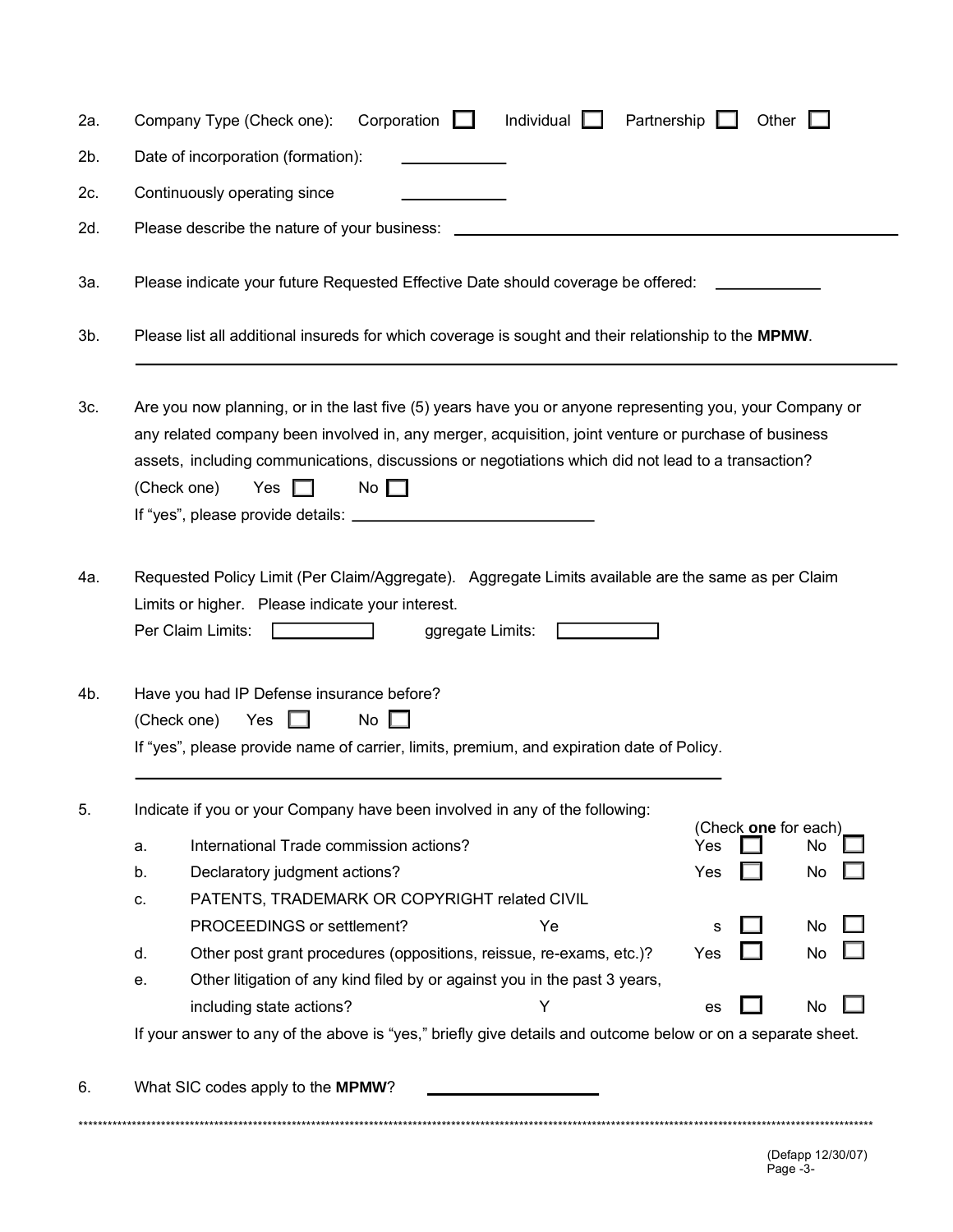| 7.   | Are you currently in business selling the MPMW?                                                                                    |
|------|------------------------------------------------------------------------------------------------------------------------------------|
|      | (Check one)<br>Yes<br>No                                                                                                           |
| 8a.  | What ownership/contractual rights or relationship do you have to the MPMW?                                                         |
|      | Please check:<br>Owner                                                                                                             |
|      | Li<br>censee<br>A<br>ssignee                                                                                                       |
|      | Dis<br>tributor                                                                                                                    |
|      | Retailer                                                                                                                           |
|      | User                                                                                                                               |
|      | $\circ$<br>ther<br>Please explain.                                                                                                 |
| 8b.  | Are you required by contract to carry IP Defense insurance?<br>(Check one)<br>Yes<br>No.                                           |
|      | If "yes", please provide details of type of contract, with whom, and limits required.                                              |
|      |                                                                                                                                    |
| 9.   | Is the MPMW to be insured manufactured by you, or for you, or by another under license from you?<br>(Check one for each)           |
|      | $Yes$ No $\Box$ For You: Yes $\Box$ No $\Box$ Under license from you:<br>By You:<br>$Yes \rightarrow No \rightarrow$               |
| 10.  | Have you previously had or are you now engaged in any disputes with any of your licensors or product<br>suppliers (manufacturers)? |
|      | $Yes \frown$ No $\frown$ If "yes", please give details.<br>(Check one)                                                             |
| 11a. | How many end uses are there for the MPMW to be insured?                                                                            |
| 11b. | Do the MPMW:<br>Check one for each)                                                                                                |
|      | Involve the use of relatively scarce raw materials?<br>А.<br>Yes<br>No                                                             |
|      | Require special manufacturing equipment?<br>No<br>В.<br>es                                                                         |
|      | C.<br>Involve the use of extraordinary or scarce labor skills?<br>Yes<br>No                                                        |
|      | D.<br>Have any special power, fuel, energy, water or<br>Υ<br>Environmental requirement?<br>No<br>es                                |
|      | Ε.<br>Generate toxic wastes or involve hazardous conditions?<br>Yes<br>No                                                          |
|      |                                                                                                                                    |
| 12.  | Are any confidential trade secrets or know-how used in any process/invention/device or MPMW to be                                  |
|      | insured?<br>(Check one)<br>Yes<br>No.                                                                                              |
| 13.  | Would you consider taking a license on the MPMW to be insured if you were likely to be found to infringe                           |
|      | on another's intellectual property rights? (Check one)<br>Yes<br>No.                                                               |
|      |                                                                                                                                    |
|      |                                                                                                                                    |

(Defapp 12/30/07)<br>Page -4-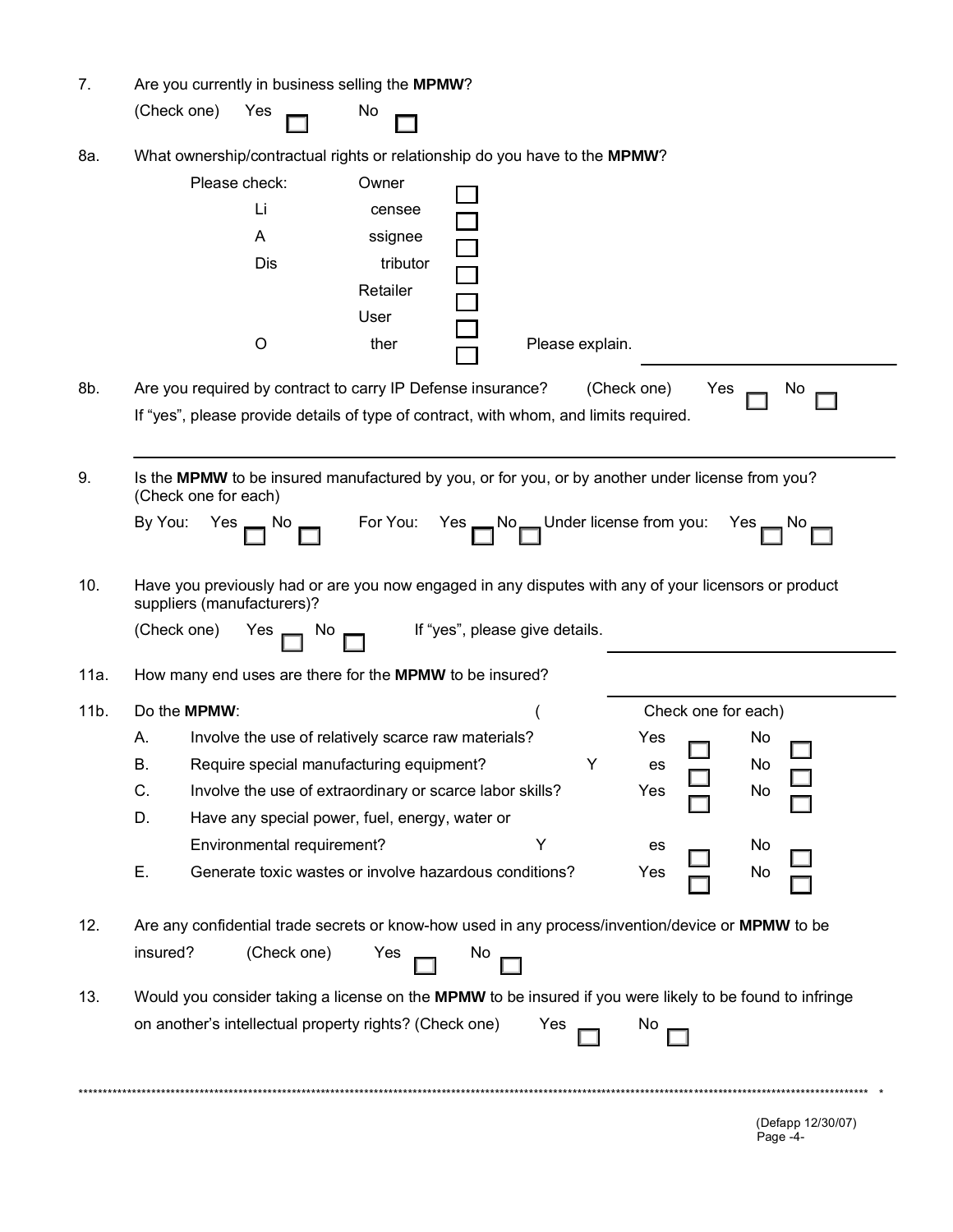| 14a. | Are there presently in the market similar or competing alternatives to the MPMW to be insured?<br>(Check one)<br>Yes<br>. .       | No            |                        |                                                          |                                      |
|------|-----------------------------------------------------------------------------------------------------------------------------------|---------------|------------------------|----------------------------------------------------------|--------------------------------------|
| 14b. | If "yes" to 14a, are there patent, trademark or copyright numbers, symbols, or pending notices on such<br>devices?<br>(Check one) | Yes           | No                     |                                                          |                                      |
| 14c. | If "yes" to 14b, please give the numbers                                                                                          |               |                        |                                                          |                                      |
| 15.  | Estimate the number of companies that directly compete with your MPMW in the marketplace.<br>Less than 5 $\Box$<br>None $\square$ |               | $5-10$ 10 $-20$ $\Box$ |                                                          | More than 20 $\Box$                  |
| 16a. | Indicate the names of your top five (5) closest competitors and their geographic market.                                          |               |                        | Are they likely to hold<br><b>Patents, Trademarks or</b> |                                      |
|      | <b>Competitor Name:</b>                                                                                                           | US:           | Foreign:               |                                                          | <b>Copyrights on their Products?</b> |
|      |                                                                                                                                   |               |                        | Yes                                                      | No                                   |
|      | $2.$ $\overline{\phantom{a}}$                                                                                                     |               |                        | Yes<br>I I                                               | No                                   |
|      |                                                                                                                                   |               |                        | Yes                                                      | No                                   |
|      |                                                                                                                                   |               |                        | Yes                                                      | No                                   |
|      | <b>Applicant's Company:</b>                                                                                                       |               |                        | Yes<br>Yes                                               | No<br>No                             |
| 16b. | Please categorize your company and the five (5) top competitors with regard to Total Sales in the following                       |               |                        |                                                          |                                      |
|      | categories:                                                                                                                       |               |                        | <b>Estimated Total Annual Sales</b>                      |                                      |
|      | $2.$ $\overline{\phantom{a}}$                                                                                                     |               |                        |                                                          |                                      |
|      |                                                                                                                                   |               |                        |                                                          |                                      |
|      | 4.<br><u> 1980 - Johann John Stone, fransk politik (</u>                                                                          |               |                        |                                                          |                                      |
|      | 5.                                                                                                                                |               |                        |                                                          |                                      |
|      | <b>Applicant's Company:</b>                                                                                                       |               |                        |                                                          |                                      |
| 16c. | Your Sales:                                                                                                                       | U.S. Sales    |                        | <b>Foreign Sales</b>                                     | <b>Total Sales</b>                   |
|      | <b>Previous Year</b><br>a.                                                                                                        | $\frac{1}{2}$ |                        |                                                          | \$                                   |
|      | <b>Current Year</b><br>b.                                                                                                         |               |                        |                                                          | $\frac{1}{2}$                        |
|      | Next Year<br>$C_{\cdot}$                                                                                                          |               |                        | $\sim$                                                   | $\frac{1}{2}$                        |

(Defapp 12/30/07)<br>Page -5-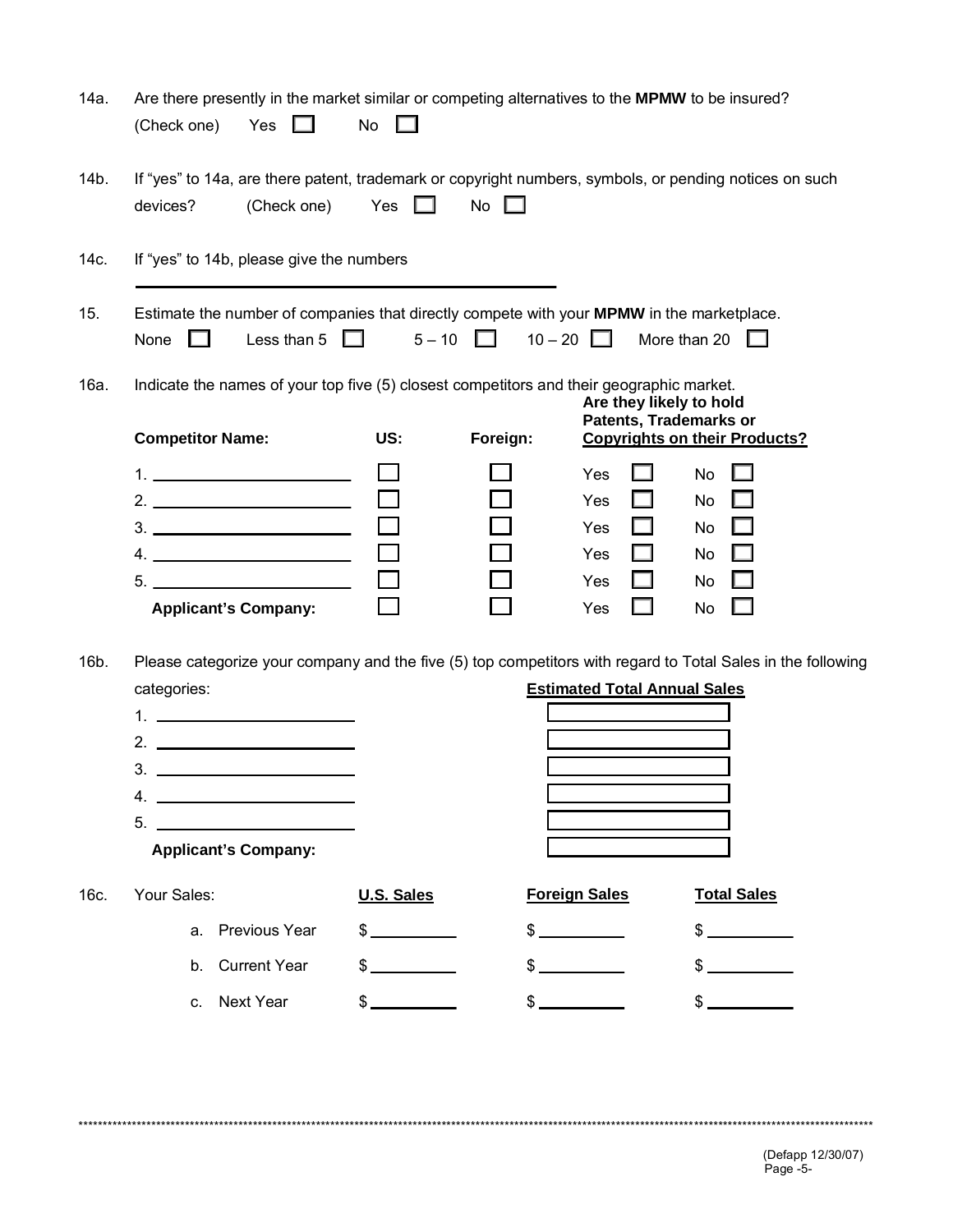- 16d. Please attach/submit a current financial statement, audited if available, and/or Form 10K, if publicly traded.
- 17. What is the average market life of the **MPMW**?

| Less than one year |  |
|--------------------|--|
| $1 - 3$ years      |  |
| $3 - 5$ years      |  |
| $5 - 10$ years     |  |

18. Estimate the total size of the U.S. market for the **MPMW** to be insured.

| Less than \$1,000,000 | 1 I |
|-----------------------|-----|
| $$1MM - $10MM$        | . . |
| $$10MM - $100MM$      |     |
| \$100MM - \$500MM     |     |

19a. Report the number of years the product or process to be insured has been used or sold by you and your competitors in the following categories: **No. of Years**



19b. Who are the principal customers served by Your business:

Does your business involve "aftermarket supply" or re-seller market (e.g., automotive replacement parts, printer ink replacement, long distance telephone re-seller).

| Yes $\Box$<br>(Check one) |  | No $\Box$ please give details. |
|---------------------------|--|--------------------------------|
|---------------------------|--|--------------------------------|

20. Estimate the average % Net Profit (before interest and taxes) experienced by your company.

| For Insured<br><b>MPMW</b> only:<br>(Choose one)<br>Less than 5%<br>$5\% - 10\%$<br>$10\% - 20\%$<br>$20\% - 40\%$<br>More than 40% | $\Box$<br>. .<br>. .<br>. . | or Company<br>as a whole:<br>(Choose one)<br>Less than 5%<br>$5\% - 10\%$<br>$10\% - 20\%$<br>$20\% - 40\%$<br>More than 40% |  |
|-------------------------------------------------------------------------------------------------------------------------------------|-----------------------------|------------------------------------------------------------------------------------------------------------------------------|--|
|                                                                                                                                     |                             |                                                                                                                              |  |

\*\*\*\*\*\*\*\*\*\*\*\*\*\*\*\*\*\*\*\*\*\*\*\*\*\*\*\*\*\*\*\*\*\*\*\*\*\*\*\*\*\*\*\*\*\*\*\*\*\*\*\*\*\*\*\*\*\*\*\*\*\*\*\*\*\*\*\*\*\*\*\*\*\*\*\*\*\*\*\*\*\*\*\*\*\*\*\*\*\*\*\*\*\*\*\*\*\*\*\*\*\*\*\*\*\*\*\*\*\*\*\*\*\*\*\*\*\*\*\*\*\*\*\*\*\*\*\*\*\*\*\*\*\*\*\*\*\*\*\*\*\*\*\*\*\*\*\*\*\*\*\*\*\*\*\*\*\*\*\*\*\*\*\*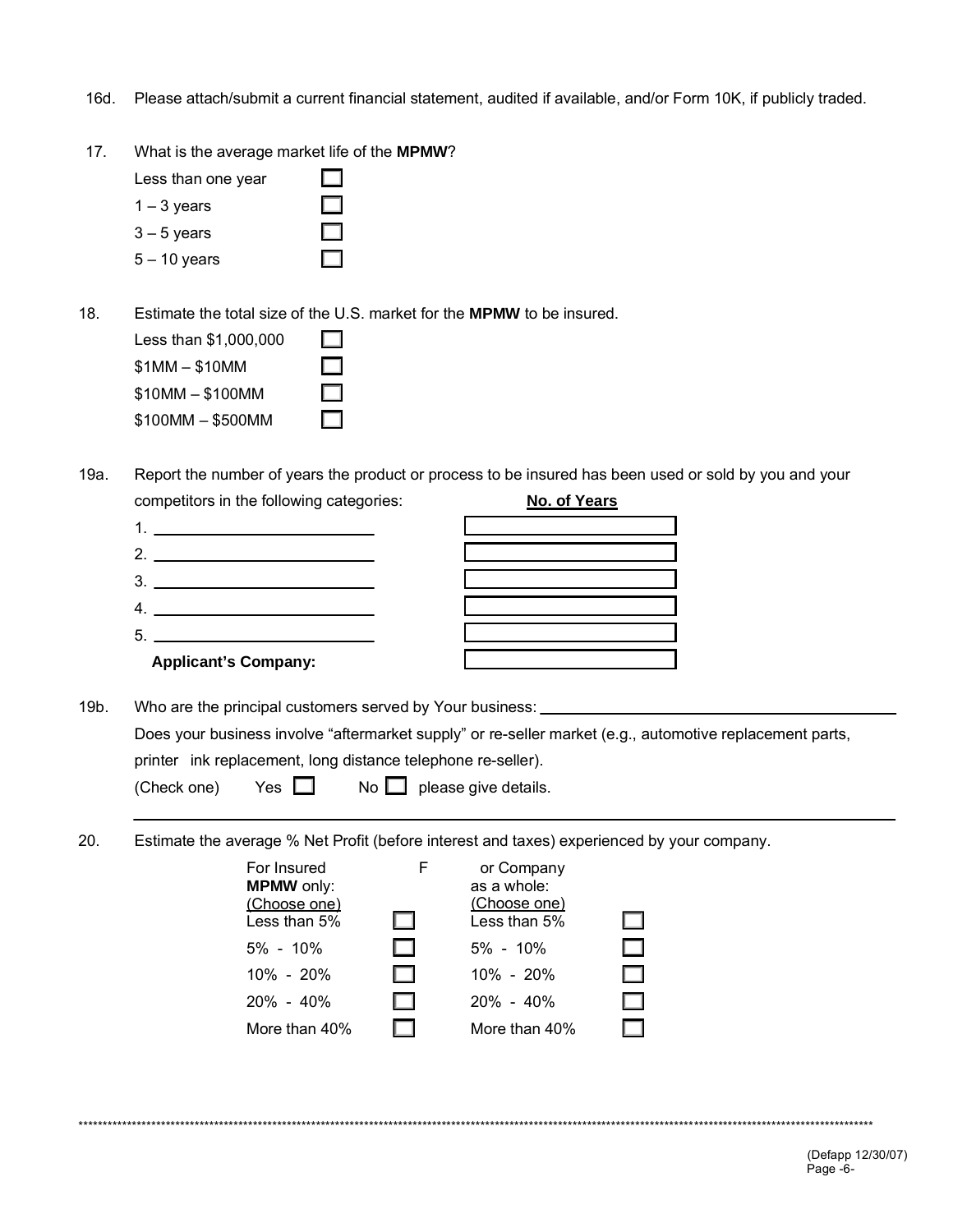| 21b. |                        |                     |                                                                                                                                                                                                                                                                                                                                                                                                                                                              |
|------|------------------------|---------------------|--------------------------------------------------------------------------------------------------------------------------------------------------------------------------------------------------------------------------------------------------------------------------------------------------------------------------------------------------------------------------------------------------------------------------------------------------------------|
|      |                        |                     | Do you have an intellectual property attorney on staff with full time responsibilities for filing PATENTS,                                                                                                                                                                                                                                                                                                                                                   |
|      |                        |                     | TRADEMARKS, or COPYRIGHTS, giving advice about potential infringements and other intellectual                                                                                                                                                                                                                                                                                                                                                                |
|      | property legal advice? | Yes                 | No $\square$                                                                                                                                                                                                                                                                                                                                                                                                                                                 |
|      | (Check one)            |                     | If "yes", please provide the name of the attorney(s).                                                                                                                                                                                                                                                                                                                                                                                                        |
|      |                        |                     |                                                                                                                                                                                                                                                                                                                                                                                                                                                              |
|      |                        |                     | Do you have an outside, independent law firm that regularly provides you intellectual property legal advice?                                                                                                                                                                                                                                                                                                                                                 |
|      | (Check one)            | Yes                 | No If "yes", please provide the name of the law firm its address and the                                                                                                                                                                                                                                                                                                                                                                                     |
|      |                        |                     |                                                                                                                                                                                                                                                                                                                                                                                                                                                              |
|      |                        |                     |                                                                                                                                                                                                                                                                                                                                                                                                                                                              |
|      |                        |                     |                                                                                                                                                                                                                                                                                                                                                                                                                                                              |
|      |                        |                     | Do you use confidentiality/non-compete agreements in all your IP negotiations?                                                                                                                                                                                                                                                                                                                                                                               |
|      | (Check one)            | Yes                 | No $\square$                                                                                                                                                                                                                                                                                                                                                                                                                                                 |
|      |                        |                     |                                                                                                                                                                                                                                                                                                                                                                                                                                                              |
|      |                        |                     | What are your average IP related defense costs for the last three years?                                                                                                                                                                                                                                                                                                                                                                                     |
|      |                        | Year: $\frac{1}{2}$ | $Costs: $ \fbox{\hspace{1cm}} \fbox{\hspace{1cm}} \fbox{\hspace{1cm}} \fbox{\hspace{1cm}} \fbox{\hspace{1cm}} \fbox{\hspace{1cm}} \fbox{\hspace{1cm}} \fbox{\hspace{1cm}} \fbox{\hspace{1cm}} \fbox{\hspace{1cm}} \fbox{\hspace{1cm}} \fbox{\hspace{1cm}} \fbox{\hspace{1cm}} \fbox{\hspace{1cm}} \fbox{\hspace{1cm}} \fbox{\hspace{1cm}} \fbox{\hspace{1cm}} \fbox{\hspace{1cm}} \fbox{\hspace{1cm}} \fbox{\hspace{1cm}} \fbox{\hspace{1cm}} \fbox{\hspace$ |
|      |                        |                     |                                                                                                                                                                                                                                                                                                                                                                                                                                                              |
|      |                        | Year: _________     | $Costs: $ \fbox{\hspace{1cm}} \fbox{\hspace{1cm}} \fbox{\hspace{1cm}}\fbox{\hspace{1cm}}\fbox{\hspace{1cm}}\fbox{\hspace{1cm}}$                                                                                                                                                                                                                                                                                                                              |
|      |                        | Year: ________      | $Costs: $ \fbox{\hspace{1cm}} \fbox{\hspace{1cm}} \fbox{\hspace{1cm}}\fbox{\hspace{1cm}}\fbox{\hspace{1cm}}$                                                                                                                                                                                                                                                                                                                                                 |
|      |                        |                     |                                                                                                                                                                                                                                                                                                                                                                                                                                                              |
|      |                        |                     | Are you aware of any facts or circumstances not otherwise disclosed on this application which could                                                                                                                                                                                                                                                                                                                                                          |
|      | property?              | Yes                 | reasonably increase the likelihood that another party might accuse you of infringing upon its intellectual<br>No $\square$                                                                                                                                                                                                                                                                                                                                   |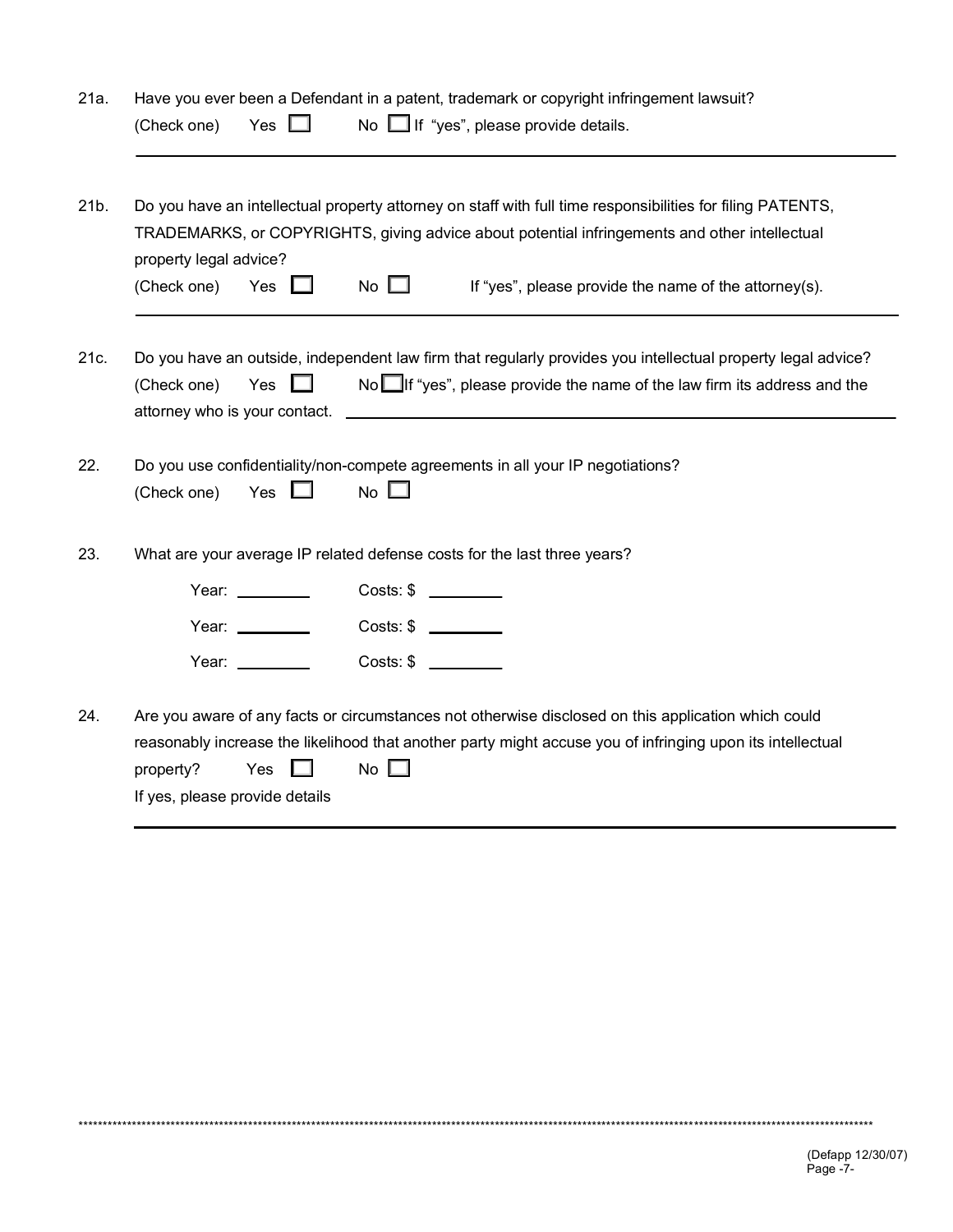The questions on the following pages pertain to the specific IP defense coverages you wish to purchase.<br>Please answer only those pages that apply (e.g. if you are only insuring against patent infringement charges, then answer ALL of the questions which relate to "Patents" and skip the ones which relate to **Trademarks and Copyrights).**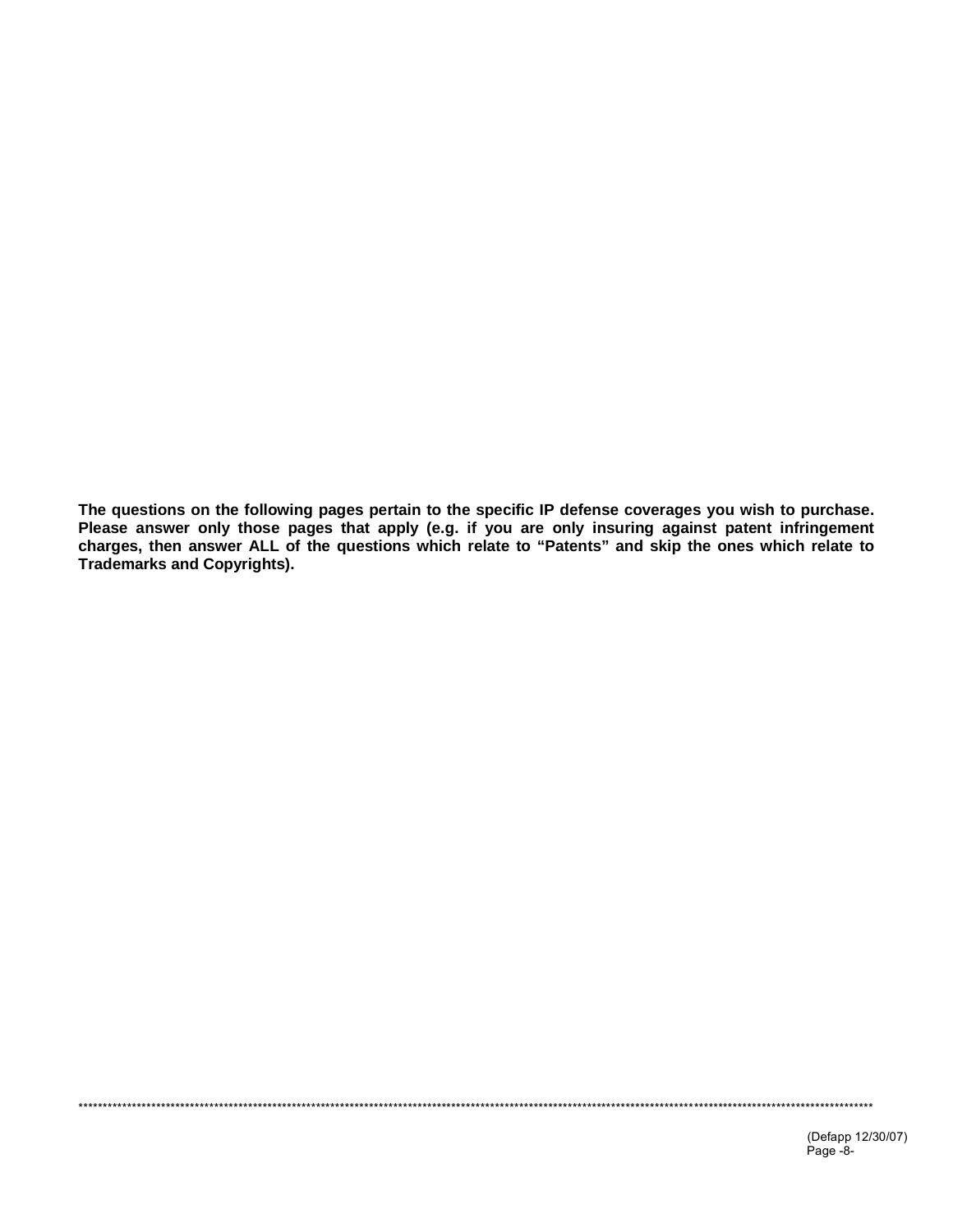#### **QUESTIONS FOR COVERAGE AGAINST CHARGES OF "patent" INFRINGEMENT**

- **NOTE: As part of this application, we request a copy of any infringement search and opinion(s) (freedom to manufacture opinion) from outside counsel. Include references cited, if any. If you need a sample format for this search & opinion, please notify us for a copy of the format. We may also be able to assist you in obtaining this search & opinion, or an alternative insurability report which will satisfy our underwriting requirements.**
- P1. Product/Processes for which insurance is being requested. Product/Process Name (Describe below) Date of First Commercial Sales: Please attach any literature you may have describing your product/process. **It is important that we have a clear understanding of the MPMW you wish to insure .** P2. Do you hold PATENTS, PATENT applications, or anticipate filing a PATENT application(s) on the product/process to be insured? (Check one) Yes  $\Box$  No  $\Box$  If "yes", please provide copies and a brief explanation of the inventive features covered. P3. Give the numbers of your ten (10) most important PATENTS. 1. 5. 9. 2. 6. 10.  $3. \underline{\hspace{1.5cm}7. \underline{\hspace{1.5cm}}}}$ <u> Louis Communication (Communication</u>  $4. \_ 8.$ P4. Are the PATENTS listed in P3 licensed to anyone? (Check one) Yes  $\Box$  No  $\Box$ If "yes", please identify Licensee and type of license (i.e. exclusive, non-exclusive, sole, territorial, products/processes, payments, royalties, duty to enforce, defend, etc.) P5. Are you obligated to defend any third party for patent infringement vis-à-vis the product being insured? (Check one) Yes  $\Box$  No  $\Box$ If "yes", please identify. P6. Are any products/processes **(MPMW)** to be insured licensed by you to others (i.e. you are the licensor)? (Check one) Yes  $\Box$  No  $\Box$  If "yes", please identify.

\*\*\*\*\*\*\*\*\*\*\*\*\*\*\*\*\*\*\*\*\*\*\*\*\*\*\*\*\*\*\*\*\*\*\*\*\*\*\*\*\*\*\*\*\*\*\*\*\*\*\*\*\*\*\*\*\*\*\*\*\*\*\*\*\*\*\*\*\*\*\*\*\*\*\*\*\*\*\*\*\*\*\*\*\*\*\*\*\*\*\*\*\*\*\*\*\*\*\*\*\*\*\*\*\*\*\*\*\*\*\*\*\*\*\*\*\*\*\*\*\*\*\*\*\*\*\*\*\*\*\*\*\*\*\*\*\*\*\*\*\*\*\*\*\*\*\*\*\*\*\*\*\*\*\*\*\*\*\*\*\*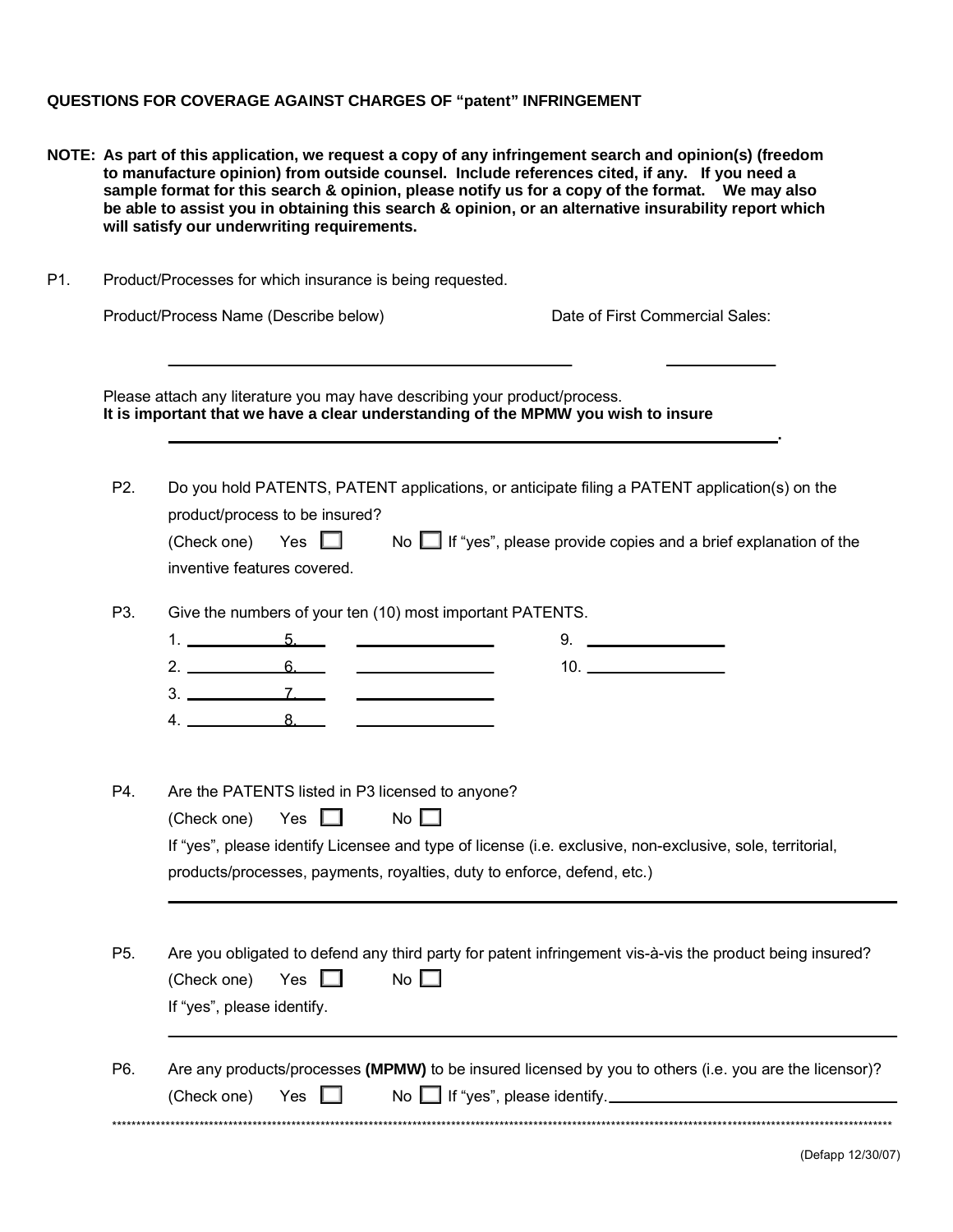|              | licensee)?<br>(Check one)                                    | Yes               | No          |    | If "yes", please identify.                                                                                                                                                                                                                                                                                                              |                                 |    |
|--------------|--------------------------------------------------------------|-------------------|-------------|----|-----------------------------------------------------------------------------------------------------------------------------------------------------------------------------------------------------------------------------------------------------------------------------------------------------------------------------------------|---------------------------------|----|
| P8.          | Copied:                                                      | Check one)<br>Yes | No          |    | In designing your product, did you copy or design around any third party patents?<br>Designed Around:<br>If yes to either, please identify patent number(s): ____________________________                                                                                                                                               | Check one)<br>Yes               | No |
| P9.          | Specify in detail your knowledge of:<br>their authorization? |                   | (Check one) |    | A. Existing infringements of the product/process to be insured either in the U.S. or in foreign countries<br>of patents of others. For example, are you currently using any patented features of another without<br>Yes<br>No<br>If "yes", please provide details, including name of other party and date you intend to begin this use: |                                 |    |
|              | (Check one)                                                  |                   | Yes         | No | B. Suspected or anticipated infringements of other's patent rights. For example, do you anticipate or<br>are you about to use the patented features of another without their authorization?<br>If "yes", please provide details, including name of other party and date you intend to begin this use:                                   |                                 |    |
|              |                                                              |                   |             |    |                                                                                                                                                                                                                                                                                                                                         |                                 |    |
|              | (Check one)                                                  |                   | Yes         | No | C. Activities outside the U.S. which if conducted in the U.S. would be an infringement. For example,<br>are you using any patented features of another overseas without their authorization?<br>If "yes", please provide details, including name of other party and date you first began this use:                                      |                                 |    |
|              | be insured?                                                  |                   |             |    | Have you received any warning letters or notices of infringement from anyone concerning the product to                                                                                                                                                                                                                                  |                                 |    |
|              | (Check one)                                                  |                   | Yes $\Box$  | No |                                                                                                                                                                                                                                                                                                                                         | If "yes", please attach copies. |    |
| P10.<br>P11. | insured.                                                     |                   |             |    | Indicate if you have been offered and you have refused a license covering any of the products to be                                                                                                                                                                                                                                     |                                 |    |
|              | (Check one)                                                  |                   | Yes         | No |                                                                                                                                                                                                                                                                                                                                         |                                 |    |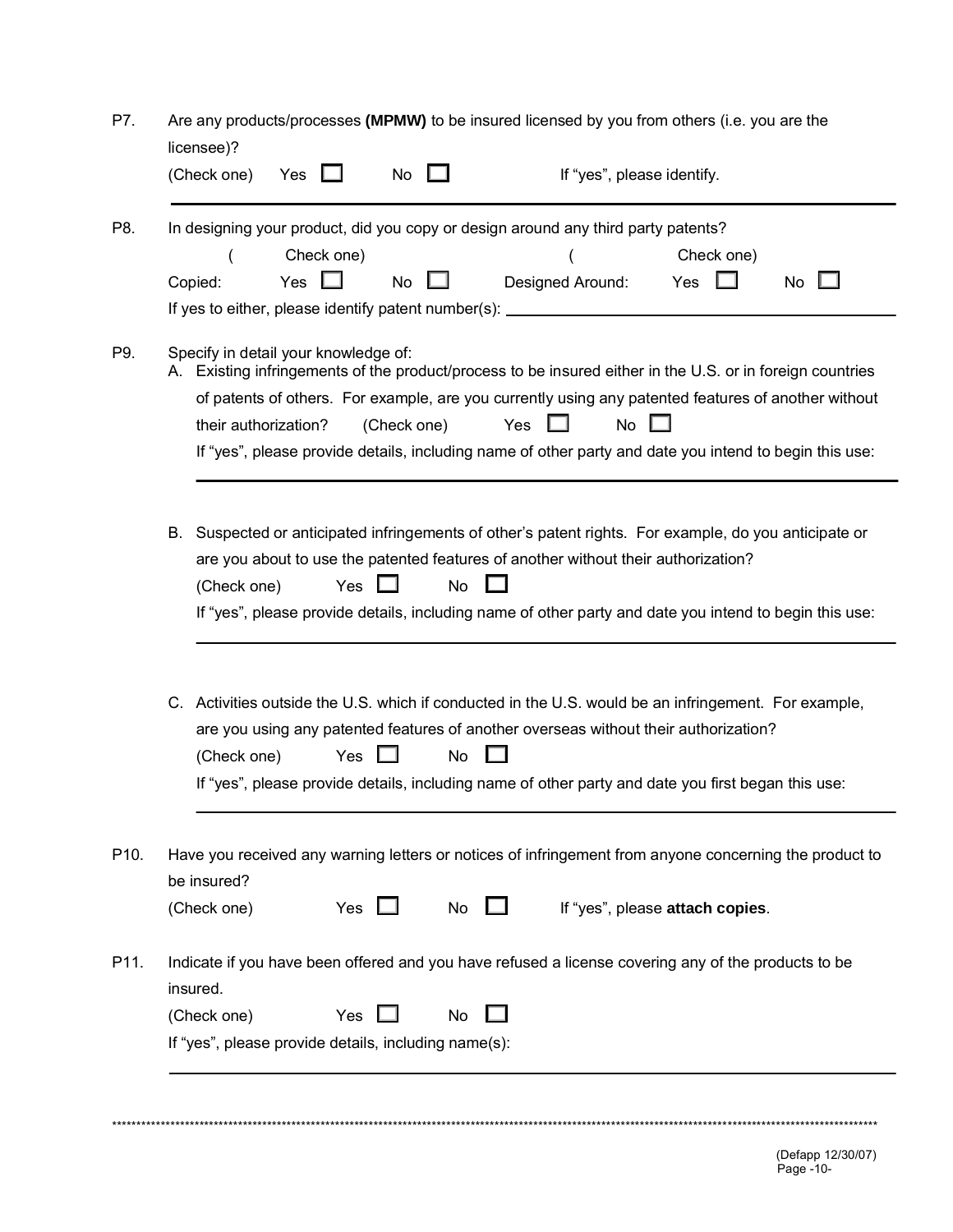|                        |  |           | P12a. Are there any circumstances of which the Applicant is aware (including existing or threatened lawsuits) |
|------------------------|--|-----------|---------------------------------------------------------------------------------------------------------------|
|                        |  |           | that could reasonably be expected to give rise to IP litigation against the Applicant?                        |
| (Check one) Yes $\Box$ |  | No $\Box$ | If "yes", please provide details.                                                                             |

P12b. Is this policy being sought to cover any MPMW loss, costs or expenses vis-à-vis filing an abbreviated or new drug application (ANDA or NDA) with the FDA under the Hatch Waxman Act.  $(Check one) \tYes \tNo \tIf "yes", please provide details.$ 

|                        |           | P12c. Has the MPMW ever been involved in any Hatch Waxman proceedings? |  |
|------------------------|-----------|------------------------------------------------------------------------|--|
| (Check one) Yes $\Box$ | No $\Box$ | If "yes", please provide details.                                      |  |

P13. Indicate the number of patents held/controlled/licensed by you. \_\_\_\_\_\_

\*\*\*\*\*\*\*\*\*\*\*\*\*\*\*\*\*\*\*\*\*\*\*\*\*\*\*\*\*\*\*\*\*\*\*\*\*\*\*\*\*\*\*\*\*\*\*\*\*\*\*\*\*\*\*\*\*\*\*\*\*\*\*\*\*\*\*\*\*\*\*\*\*\*\*\*\*\*\*\*\*\*\*\*\*\*\*\*\*\*\*\*\*\*\*\*\*\*\*\*\*\*\*\*\*\*\*\*\*\*\*\*\*\*\*\*\*\*\*\*\*\*\*\*\*\*\*\*\*\*\*\*\*\*\*\*\*\*\*\*\*\*\*\*\*\*\*\*\*\*\*\*\*\*\*\*\*\*\*\*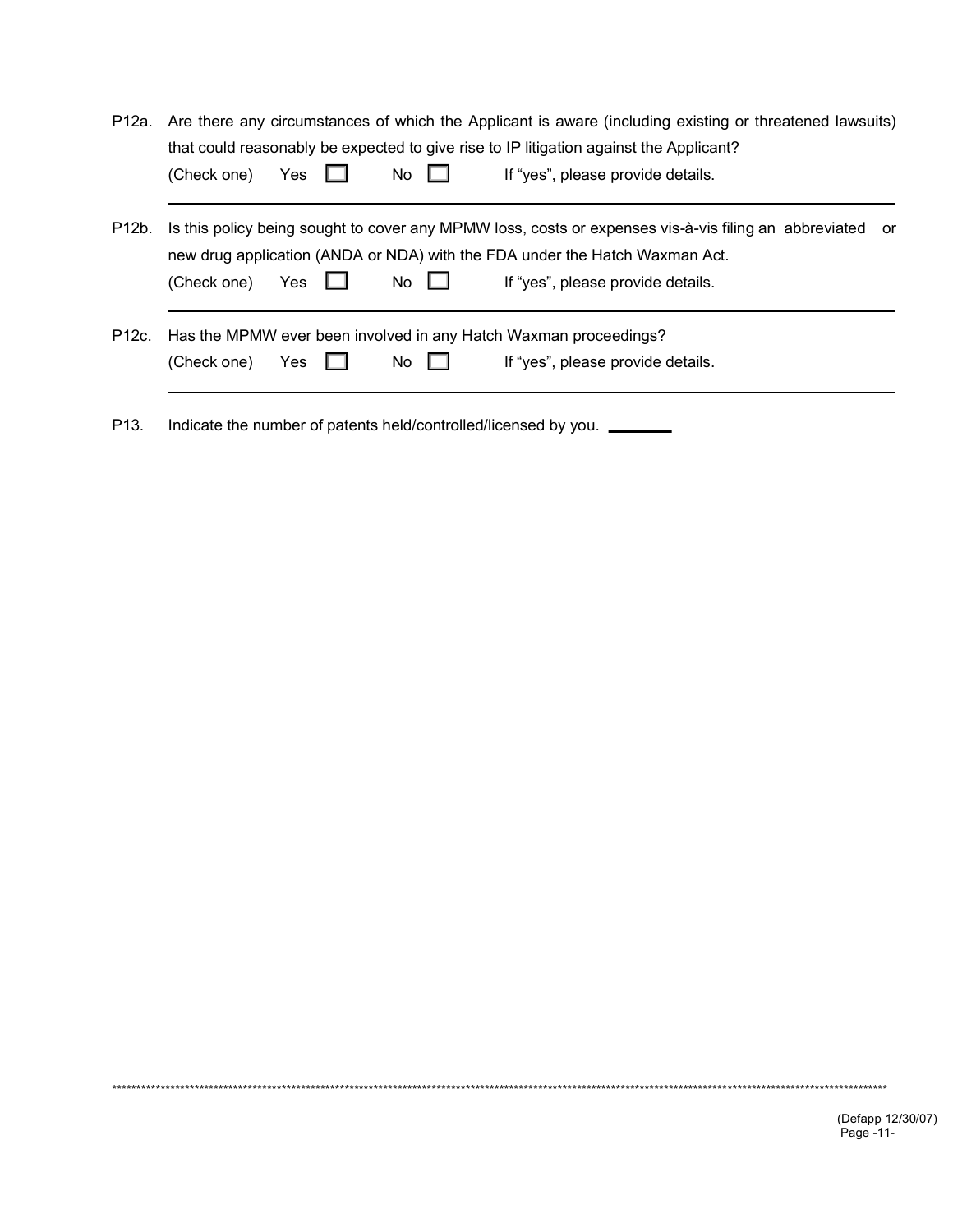### **QUESTIONS FOR COVERAGE AGAINST CHARGES OF "trademark" INFRINGEMENT**

- **NOTE: As part of this application, we request a copy of any infringement search and opinion(s) (freedom to use opinion) from outside counsel. Include references cited, if any. If you need a sample format for this search & opinion, please notify us for a copy of the format. We may also be able to assist you in obtaining this search & opinion or an alternative insurability report which will satisfy our underwriting requirements.**
- T1. Identify below or attach a list of the marks, symbols, designations or TRADE DRESS you own, control or license **(MPMW)** for which you would like coverage.

T/M registration number (if applicable) or identifying features of symbol, mark, designation or trade dress **(MPMW)**:

| Registration Date (if applicable): _____________ | (Please also attach any literature)<br>describing your <b>MPMW</b> to be   |
|--------------------------------------------------|----------------------------------------------------------------------------|
| Date sales began:                                | insured. It is important that we have<br>a clear understanding of the MPMW |
| Country:                                         | you wish to insure.)                                                       |

T2. Indicate the number of TRADEMARKS held/controlled/licensed by you: \_\_\_\_\_\_\_\_\_

T3. Do you have an obligation to defend a third party vis-à-vis the marks, symbols, designations or TRADE DRESS **(MPMW)** to be insured?

| (Check one) Yes                       |  | No |  |
|---------------------------------------|--|----|--|
| If "yes", please identify party(ies). |  |    |  |
|                                       |  |    |  |

T4. Are any marks, symbols, designations or TRADE DRESS **(MPMW)** to be insured licensed by you to others (i.e. you are the licensor)?  $(Check one)$  Yes  $\Box$  No  $\Box$ 

| If "yes", please identify party(ies). |  |  |
|---------------------------------------|--|--|

T5. Are any marks, symbols, designations or TRADE DRESS **(MPMW)** to be insured licensed by you from others (i.e. you are the licensee)?

| (Check one) Yes $\Box$ |  | No $\Box$ If "yes", please identify party(ies). |
|------------------------|--|-------------------------------------------------|
|------------------------|--|-------------------------------------------------|

T6. Has anyone else registered the same or a similar mark, symbol, designation or TRADE DRESS **(MPMW)** in a different class?<br>(Check one) Yes  $(Check one)$  Yes  $\Box$  No  $\Box$  If "yes", list classes:  $\Box$ If "yes", list owners:

\*\*\*\*\*\*\*\*\*\*\*\*\*\*\*\*\*\*\*\*\*\*\*\*\*\*\*\*\*\*\*\*\*\*\*\*\*\*\*\*\*\*\*\*\*\*\*\*\*\*\*\*\*\*\*\*\*\*\*\*\*\*\*\*\*\*\*\*\*\*\*\*\*\*\*\*\*\*\*\*\*\*\*\*\*\*\*\*\*\*\*\*\*\*\*\*\*\*\*\*\*\*\*\*\*\*\*\*\*\*\*\*\*\*\*\*\*\*\*\*\*\*\*\*\*\*\*\*\*\*\*\*\*\*\*\*\*\*\*\*\*\*\*\*\*\*\*\*\*\*\*\*\*\*\*\*\*\*\*\*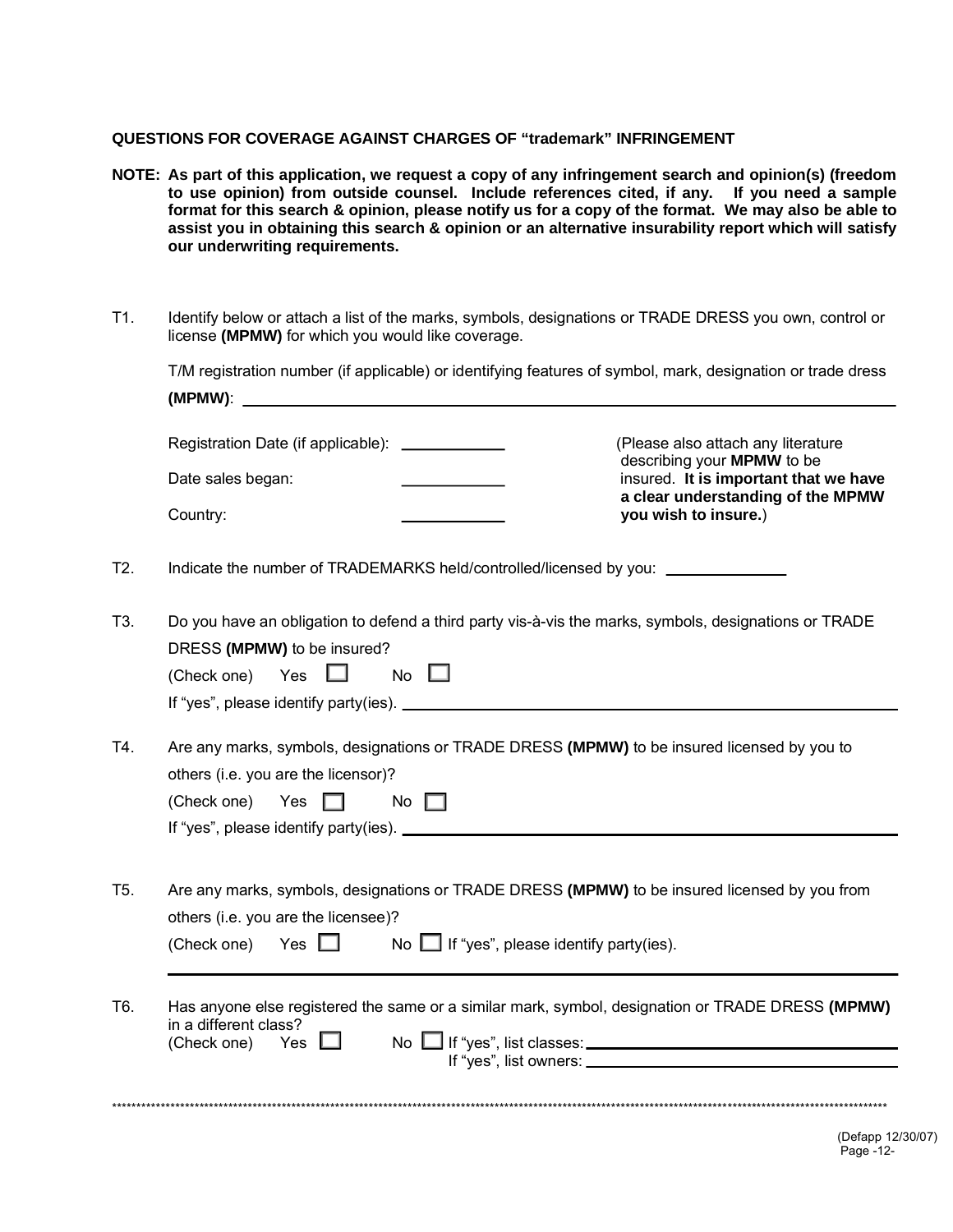| T7. | Is any part of the MPMW to which the marks, symbols, designations or TRADE DRESS to be insured |             |
|-----|------------------------------------------------------------------------------------------------|-------------|
|     | are applied covered by COPYRIGHT(s) or PATENT(s)?                                              |             |
|     | (Check one)                                                                                    | (Check one) |

|      | insured?<br>(Check one)                                               | Yes                              | $\Box$     | No $\square$ |    | If "yes", please identify party(ies).                                                             |                                                                                                                                                                                                                 |
|------|-----------------------------------------------------------------------|----------------------------------|------------|--------------|----|---------------------------------------------------------------------------------------------------|-----------------------------------------------------------------------------------------------------------------------------------------------------------------------------------------------------------------|
| T9.  | insurance is sought are infringed by them?<br>(Check one)             | Yes $\Box$                       |            | No $\square$ |    |                                                                                                   | Have you notified anyone that the marks, symbols, designations or TRADE DRESS (MPMW) for which                                                                                                                  |
| T10. | Specify in detail your knowledge of:<br>authorization?<br>(Check one) |                                  | Yes $\Box$ |              | No | A. Existing infringements of the MPMW to be insured either in the U.S. or in foreign countries of | trademarks of others. For example, are you currently using any trademark of another without their<br>If "yes", please provide details, including name of other party and date you first began this use:         |
|      |                                                                       |                                  |            |              |    |                                                                                                   |                                                                                                                                                                                                                 |
|      | (Check one)                                                           |                                  | Yes        |              | No | or are you about to use a trademark of another without their authorization?                       | B. Suspected or anticipated infringements of other's trademark rights. For example, do you anticipate<br>If "yes", please provide details, including name of other party and date you intend to begin this use: |
|      |                                                                       | (Check one) Yes $\Box$ No $\Box$ |            |              |    | example, are you using any trademark of another overseas without their authorization?             | C. Activities outside the U.S. which if conducted in the U.S. would be a trademark infringement. For<br>If "yes", please provide details, including name of other party and date you first began this use:      |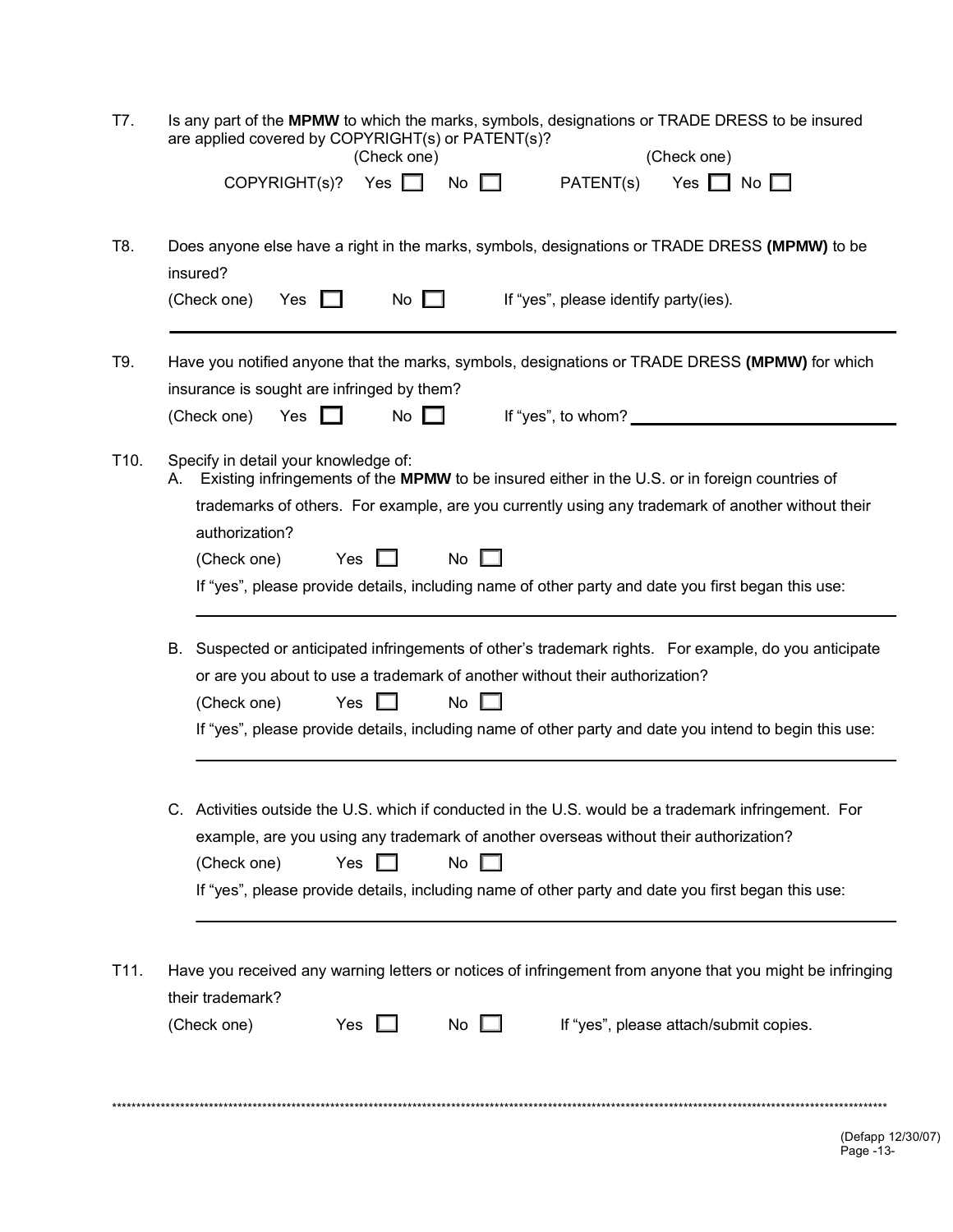| T12. | Indicate if you have received offers for license under any trademark of another which you have refused or<br>Yes<br><b>No</b><br>(Check one)<br>denied.<br>If "yes", please provide details: ________                                                                        |
|------|------------------------------------------------------------------------------------------------------------------------------------------------------------------------------------------------------------------------------------------------------------------------------|
| T13. | Are any of your TRADEMARKS famous?<br>(Check one) Yes $\Box$<br>No<br>If "yes", please list the trademarks and describe their fame.                                                                                                                                          |
| T14. | Are you aware of any famous trademarks that are similar to any of your TRADEMARKS, even if they are<br>in a different area of commerce?<br>(Check one)<br>Yes<br>No.<br>If "yes", please list and describe those trademarks and their relationship to your area of commerce. |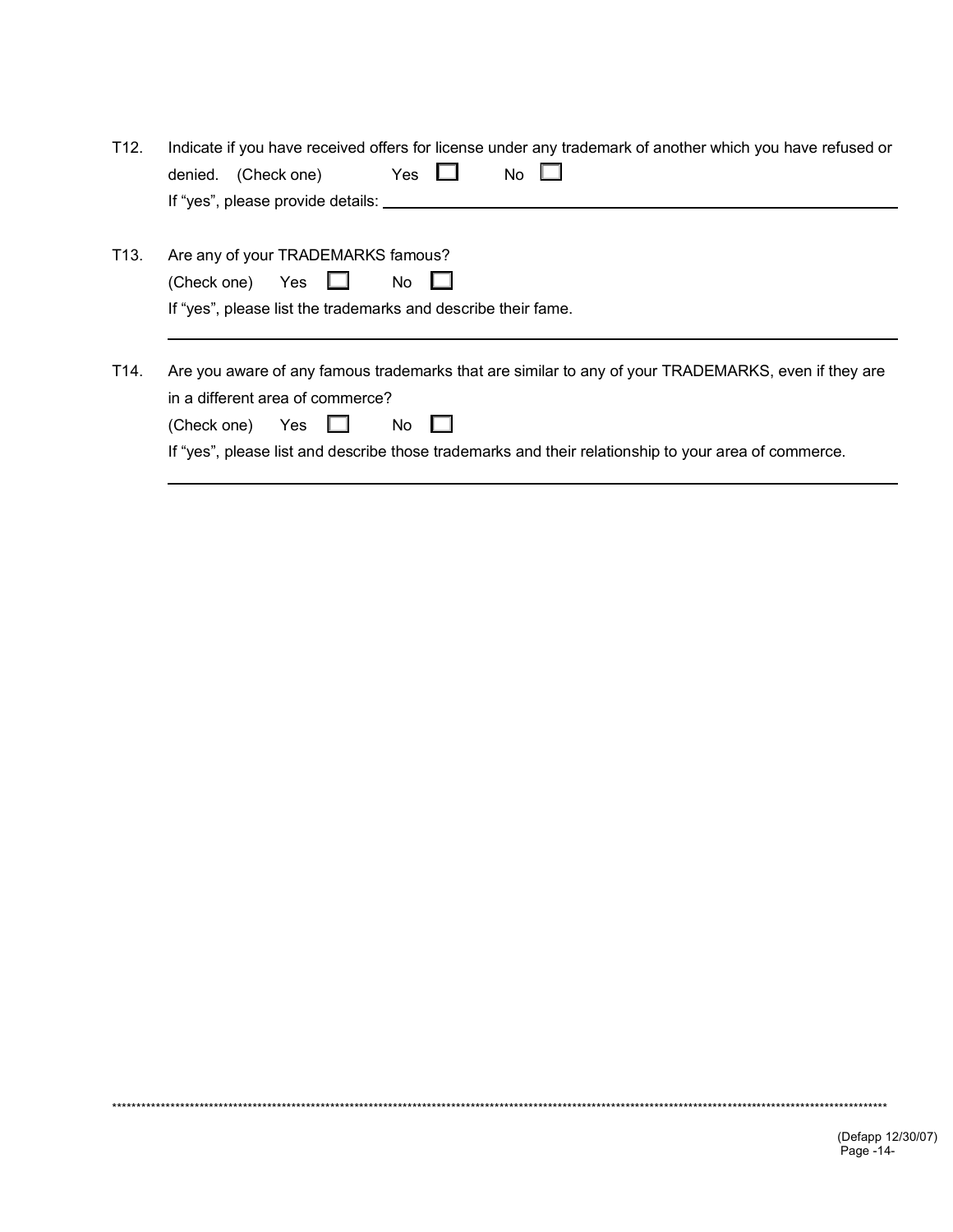# QUESTIONS FOR COVERAGE AGAINST CHARGES OF "copyright" INFRINGEMENT

| C1.              | Identify below the Works of Authorship you own, control or license (MPMW) for which you would like<br>coverage.                                                                                                                    |  |  |  |  |  |  |  |
|------------------|------------------------------------------------------------------------------------------------------------------------------------------------------------------------------------------------------------------------------------|--|--|--|--|--|--|--|
|                  | COPYRIGHT Registration Number (if applicable) or attach a list or identifying features of Works of                                                                                                                                 |  |  |  |  |  |  |  |
|                  | Authorship (MPMW):                                                                                                                                                                                                                 |  |  |  |  |  |  |  |
|                  | Registration Date (if applicable):                                                                                                                                                                                                 |  |  |  |  |  |  |  |
|                  | Please also attach any literature<br>Date sales began:<br>$\overline{(}$<br>describing your MPMW to be insured, It<br>is important that we have a clear                                                                            |  |  |  |  |  |  |  |
|                  | Country:<br>understanding of the MPMW you<br>wish to insure.)                                                                                                                                                                      |  |  |  |  |  |  |  |
| C2.              | Indicate the number of COPYRIGHTS held/controlled/licensed by you: ____________                                                                                                                                                    |  |  |  |  |  |  |  |
| C <sub>3</sub> . | Do you have an obligation to defend a third party vis-à-vis the Works of Authorship (MPMW) to be<br>insured?                                                                                                                       |  |  |  |  |  |  |  |
|                  | (Check one)<br>Yes<br>No $\Box$                                                                                                                                                                                                    |  |  |  |  |  |  |  |
| C4.              | Are any Works of Authorship (MPMW) to be insured licensed by you to others (i.e. you are the licensor)?                                                                                                                            |  |  |  |  |  |  |  |
|                  | No<br>(Check one)<br>Yes<br>If "yes", please identify party(ies).                                                                                                                                                                  |  |  |  |  |  |  |  |
| C <sub>5</sub> . | Are any Works of Authorship (MPMW) to be insured licensed by you from others (i.e. you are the<br>licensee)?<br>Yes<br><b>No</b><br>(Check one)<br>. .<br>If "yes", please provide copies of licensee(s) or written permission(s). |  |  |  |  |  |  |  |
| C6.              | Has anyone else registered or asserted copyright rights in the same or similar Works of Authorship                                                                                                                                 |  |  |  |  |  |  |  |
|                  | (MPMW) in a different class?                                                                                                                                                                                                       |  |  |  |  |  |  |  |
|                  | (Check one) Yes<br>No                                                                                                                                                                                                              |  |  |  |  |  |  |  |
|                  |                                                                                                                                                                                                                                    |  |  |  |  |  |  |  |
| C7.              | Is any part of the MPMW to which the Works of Authorship to be insured covered by TRADEMARK(s) or                                                                                                                                  |  |  |  |  |  |  |  |
|                  | PATENTS(s)?<br>(Check one)<br>(Check one)                                                                                                                                                                                          |  |  |  |  |  |  |  |
|                  | TRADEMARK(s)? Yes $\Box$ No $\Box$<br>PATENT(s) Yes $\Box$ No $\Box$                                                                                                                                                               |  |  |  |  |  |  |  |
|                  |                                                                                                                                                                                                                                    |  |  |  |  |  |  |  |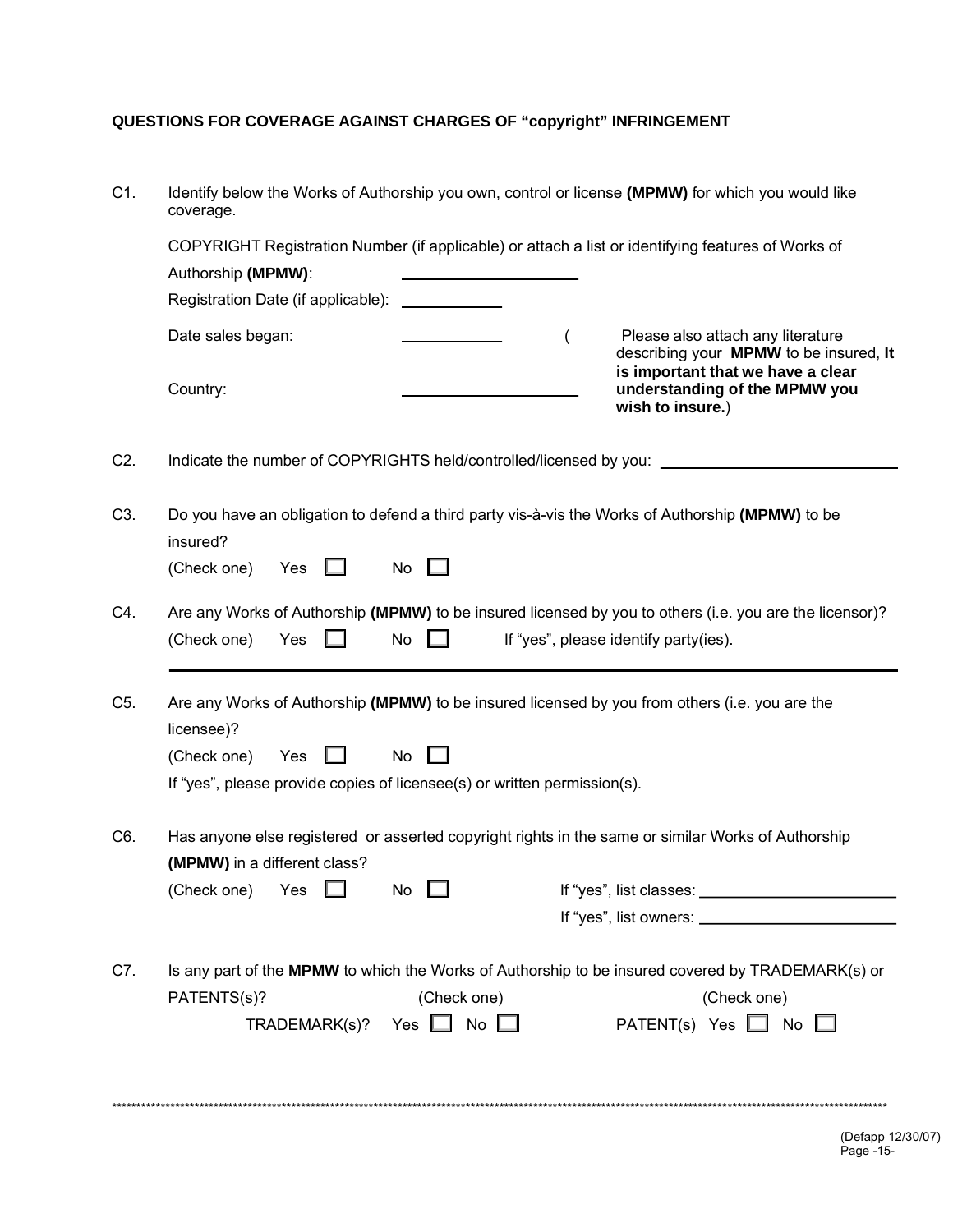| C8. |  |  |  | Does anyone else have a right in the Works of Authorship (MPMW) to be insured? |
|-----|--|--|--|--------------------------------------------------------------------------------|
|     |  |  |  |                                                                                |

|      | (Check one)<br>If "yes", please identify party(ies).<br><b>No</b><br>Yes                                                                                                                                                                                                                                                                                                   |  |  |  |  |  |  |  |
|------|----------------------------------------------------------------------------------------------------------------------------------------------------------------------------------------------------------------------------------------------------------------------------------------------------------------------------------------------------------------------------|--|--|--|--|--|--|--|
| C9.  | Have you notified anyone that the Works of Authorship (MPMW) for which insurance is sought are<br>infringed by them?                                                                                                                                                                                                                                                       |  |  |  |  |  |  |  |
|      | If "yes", to whom? __________<br>(Check one)<br>Yes<br>No                                                                                                                                                                                                                                                                                                                  |  |  |  |  |  |  |  |
| C10. | With respect to the Works of Authorship (MPMW) to be insured, specify in detail your knowledge of:                                                                                                                                                                                                                                                                         |  |  |  |  |  |  |  |
|      | Existing infringements of the MPMW to be insured either in the U.S. or in foreign countries of<br>А.<br>copyrights of others. For example, are you currently using any Works of Authorship of another<br>without their authorization?<br>If "yes", please provide details, including name of other<br>Yes<br>No<br>(Check one)<br>party and date you first began this use: |  |  |  |  |  |  |  |
|      | Possible infringement. For example, are you about to use Works of Authorship similar to those of<br>В.<br>another without their authorization.<br>No $\Box$ If "yes", please provide details, including name of other<br>Yes<br>(Check one)<br>party and date you intend to begin this use:                                                                                |  |  |  |  |  |  |  |
|      | C. Activities outside the U.S. which if conducted in the U.S. would be a copyright infringement. For<br>example, are you using any Works of Authorship of another overseas without their authorization?<br><b>No</b><br>(Check one)<br>Yes<br>If "yes", please provide details, including name of other party and date you first began this use:                           |  |  |  |  |  |  |  |
| C11. | Have you received any warning letters or notices of infringement from anyone that you might be infringing<br>their copyright?<br>If "yes", please attach/submit copies.<br>(Check one)<br>Yes<br>No                                                                                                                                                                        |  |  |  |  |  |  |  |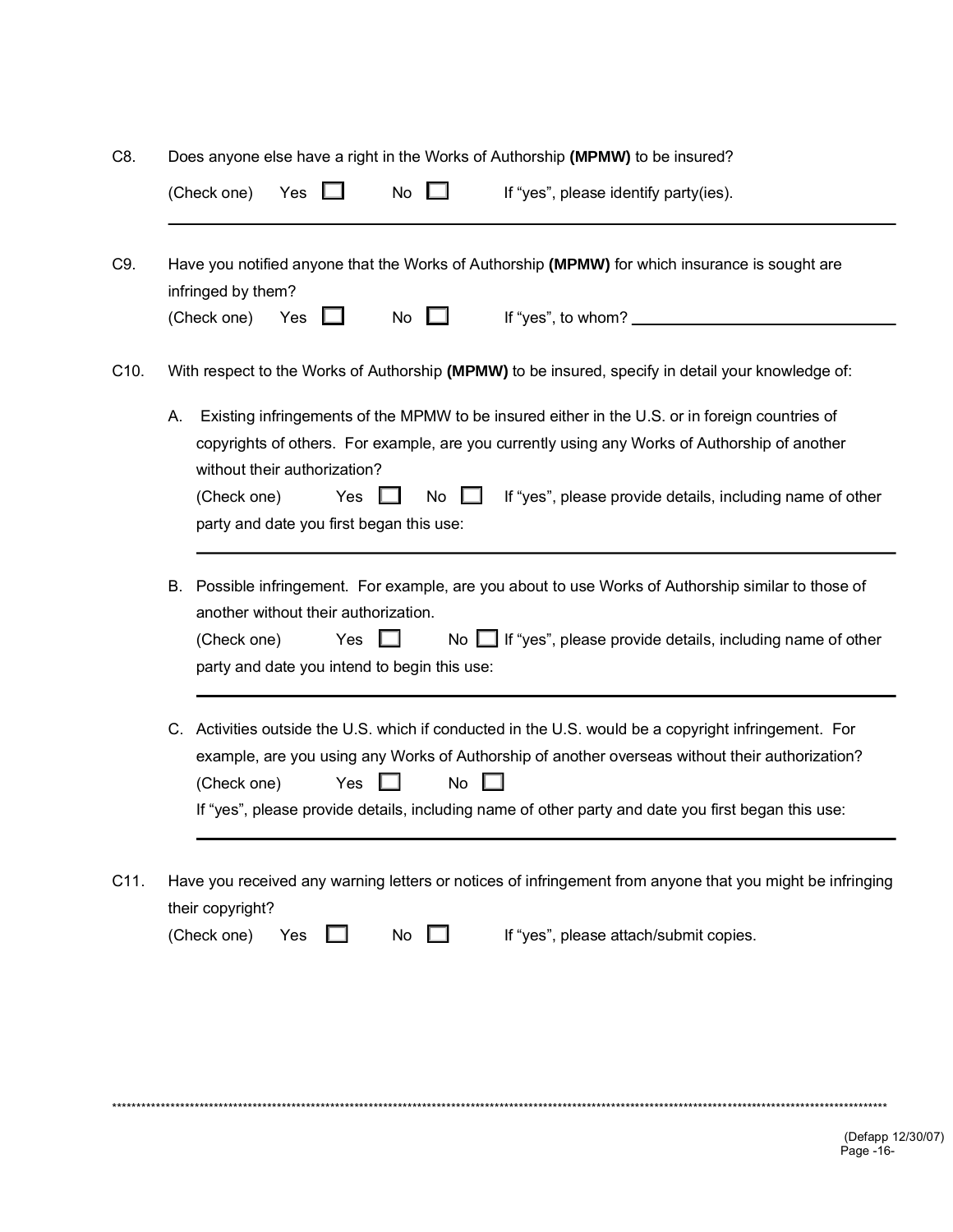| C12. |                                   |            |  | Indicate if you have received offers for license under any copyright of another which you have refused or |
|------|-----------------------------------|------------|--|-----------------------------------------------------------------------------------------------------------|
|      | denied. (Check one)               | Yes $\Box$ |  | No $\Box$                                                                                                 |
|      | If "yes", please provide details: |            |  |                                                                                                           |
|      |                                   |            |  |                                                                                                           |

## **CERTIFICATION TO INSURANCE APPLICATION FOR COPYRIGHT COVERAGE**

I hereby certify under penalty of law, including 18 U.S.C. Section 1001, that: The work(s) of authorship which by this Application I apply to insure are my original, independent creation, or are controlled or licensed by me from the original author. The work(s) of authorship to be insured have not been copied in whole or in part from another existing work or copyrighted material of another without written permission. If I am not the original author, I have used and will continue to use the work(s) of authorship only in a manner specifically granted in the licenses(s) or written permission(s), and copies of such license(s) or written permission(s) authorizing my use are attached hereto.

| Applicant's Signature | Date: |  |
|-----------------------|-------|--|
|                       |       |  |
| Printed               |       |  |
| Name/Company/Title:   |       |  |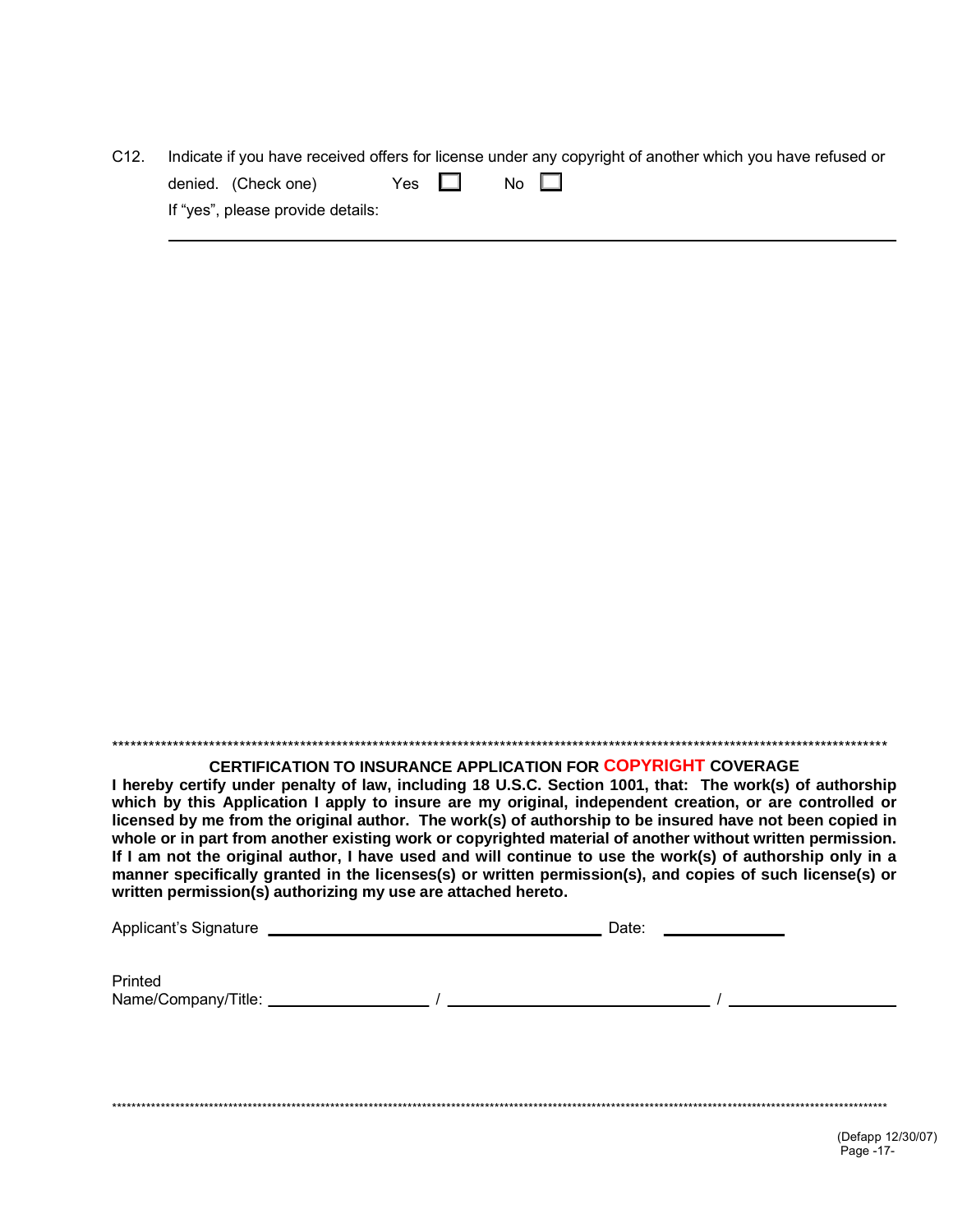In connection with this application for Infringement Defense Cost Reimbursement Insurance, applicant and/or his authorized representative hereby represents and warrants as follows:

- $1<sub>1</sub>$ The Manufactured Products, Marks and Works (hereinafter referred to as "MPMW") identified in Questions P1 or T1 or C1 (whichever is applicable) for which this application for insurance is made have either been: manufactured or procured and commercially on sale or in use at least as early as the date specified in Question P1; or, if included in Question T1, has been legally procured and Applicant has no knowledge of any facts or circumstances adversely affecting its validity; or, if included in Question C1, has been authored or produced by or for Applicant and have not been copied from, in whole or in part, or derived from, in whole or in part, any other work.
- $2.$ Applicant understands that the statements and answers furnished to the Company are representations of Applicant and are also made on behalf of all persons and entities in or related to Applicant's company and the person signing this application represents that he has the authority to make these representations and sign this application.
- $3<sub>1</sub>$ Applicant has been provided with a specimen copy (or, if not, will request a copy) of the Infringement Defense Costs Reimbursement Insurance Policy and understands that the policy only reimburses LITIGATION EXPENSES and DAMAGES (if indicated on the Declarations page of the Policy purchased) for COVERED LITIGATION brought during the POLICY PERIOD, has read and understands the terms, conditions and exclusions of said Policy, and has had the opportunity to discuss the coverage with a professional intellectual property advisor.
- $4.$ The answers to the questions in this Application are true, accurate, and complete to the best of the Applicant's knowledge and belief. Applicant acknowledges and understands that any Intellectual Property issued is issued in reliance on the information and statements contained herein, and that any material misrepresentation or willful omission or inaccurate statement may result in voiding of coverage or recision of the Policy. After the exercise of due diligence, the Applicant is not aware of any current patents, trademarks or copyrights (whichever is applicable) which are infringed, nor has he any awareness of any suspected or anticipated infringements of any patent(s), trademark(s) or copyright(s) (whichever is applicable), except as noted above.
- 5. Applicant understands that while the insurer, its agents, servants and employees will endeavor to keep this information confidential, this Application is not a privileged document and its contents may be required to be disclosed during litigation, or as a result of statutory or requlatory action.
- The Applicant understands that the Intellectual Property Infringement Defense Cost Reimbursement 6. Insurance Policy only applies to those CLAIMS that are first reported to the Company during the POLICY PERIOD relating to COVERED LITIGATION brought during the POLICY PERIOD and with respect to which the Named Insured's first knowledge that he may be committing an INFRINGING act arises during the POLICY PERIOD. Applicant further understands that there is a ninety (90) day waiting period from the Effective Date of the Policy within which, if a CIVIL PROCEEDING(S) (as defined in the Policy) is initiated against Named Insured, it will not be covered, and that should there be no renewal of this Policy, Applicant will have ninety (90) days after the expiration date of the POLICY PERIOD in which if a CIVIL PROCEEDING(S) is initiated against Named Insured a CLAIM(S) thereon will be considered.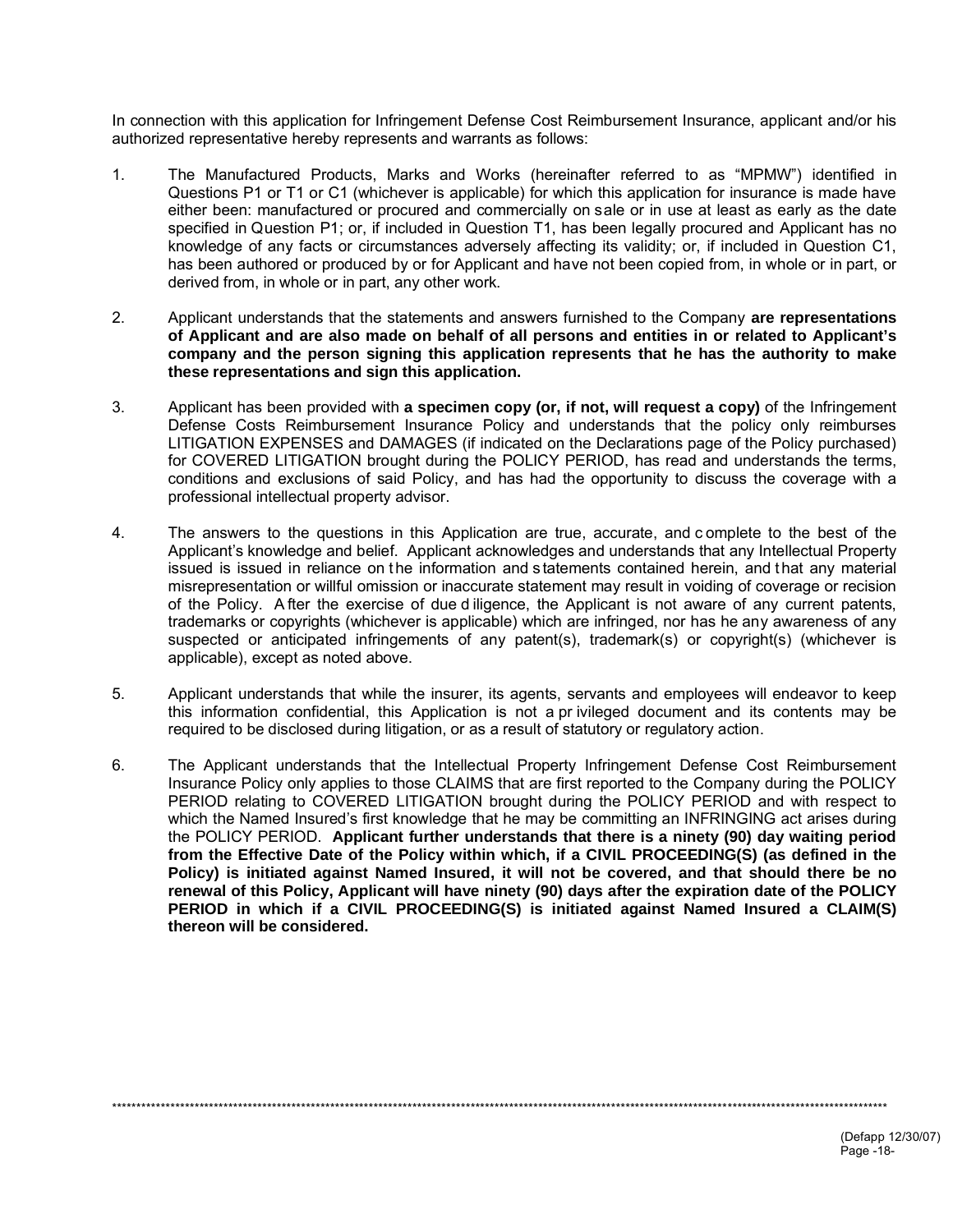### **WARNING**

### THE APPLICANT REPRESENTS THAT THE ABOVE STATEMENTS AND FACTS ARE TRUE AND THAT NO MATERIAL FACTS HAVE BEEN SUPPRESSED OR MISSTATED.

NOTICE TO ARKANSAS APPLICANTS: Any person who knowingly presets a false or fraudulent claim for payment for a loss or benefit or knowingly presents false information in an application for insurance is quilty of a crime and may be subject to fines and confinement in prison.

NOTICE TO COLORADO APPLICANTS: It is unlawful to knowingly provide false, incomplete, or misleading facts or information to an insurance company for the purpose of defrauding or attempting to defraud the company. Penalties may include imprisonment, fines, denial of insurance, and civil damages. Any insurance company or agent of an insurance company who knowingly provides false, incomplete or misleading facts or information to a policy holder or claimant for the purpose of defrauding to attempting to defraud the policy holder or claimant with regard to a settlement or award payable from insurance proceeds shall be reported to the Colorado Division of Insurance within the Department of Regulatory Agencies.

**NOTICE TO D.C. APPLICANTS:** It is a crime to provide false or misleading information to an insurer for the purpose of defrauding the insurer or any other person. Penalties include imprisonment and/or fines. In addition, an insurer may deny insurance benefits if false information materially related to a claim was provided by the applicant.

**NOTICE TO FLORIDA APPLICANTS:** Any person who knowingly and with intent to injure, defraud, or deceive any insurer files a statement of claim or an application containing any false, incomplete, or misleading information is quilty of a felony of the third degree.

NOTICE TO KENTUCKY APPLICANTS: Any person who knowingly and with intent to defraud any insurance company or other person files an application for insurance containing any materially false information or conceals for the purpose of misleading, information concerning any fact material thereto commits a fraudulent insurance act, which is a crime.

NOTICE TO LOUISIANA APPLICANTS: Any person who knowingly presents a false or fraudulent claim for payment of a loss or benefit or knowingly presents false information in an application for insurance is guilty of a crime and may be subject to fines and confinement in prison.

NOTICE TO MICHIGAN APPLICANTS: A person who submits an application or files a claim with intent to defraud or helps commit a fraud against an insurer is guilty of a crime.

NOTICE TO MINNESOTA APPLICANTS: A person who submits an application or files a claim with intent to defraud or helps commit a fraud against an insurer is guilty of a crime.

NOTICE TO NEW JERSEY APPLICANTS: Any person who includes any false or misleading information on an application for an insurance policy is subject to criminal and civil penalties.

NOTICE TO NEW MEXICO APPLICANTS: Any person who knowingly presents a false or fraudulent claim for payment of a loss or benefit or knowingly presents false information in an application for insurance is guilty of a crime and may be subject to civil fines and criminal penalties.